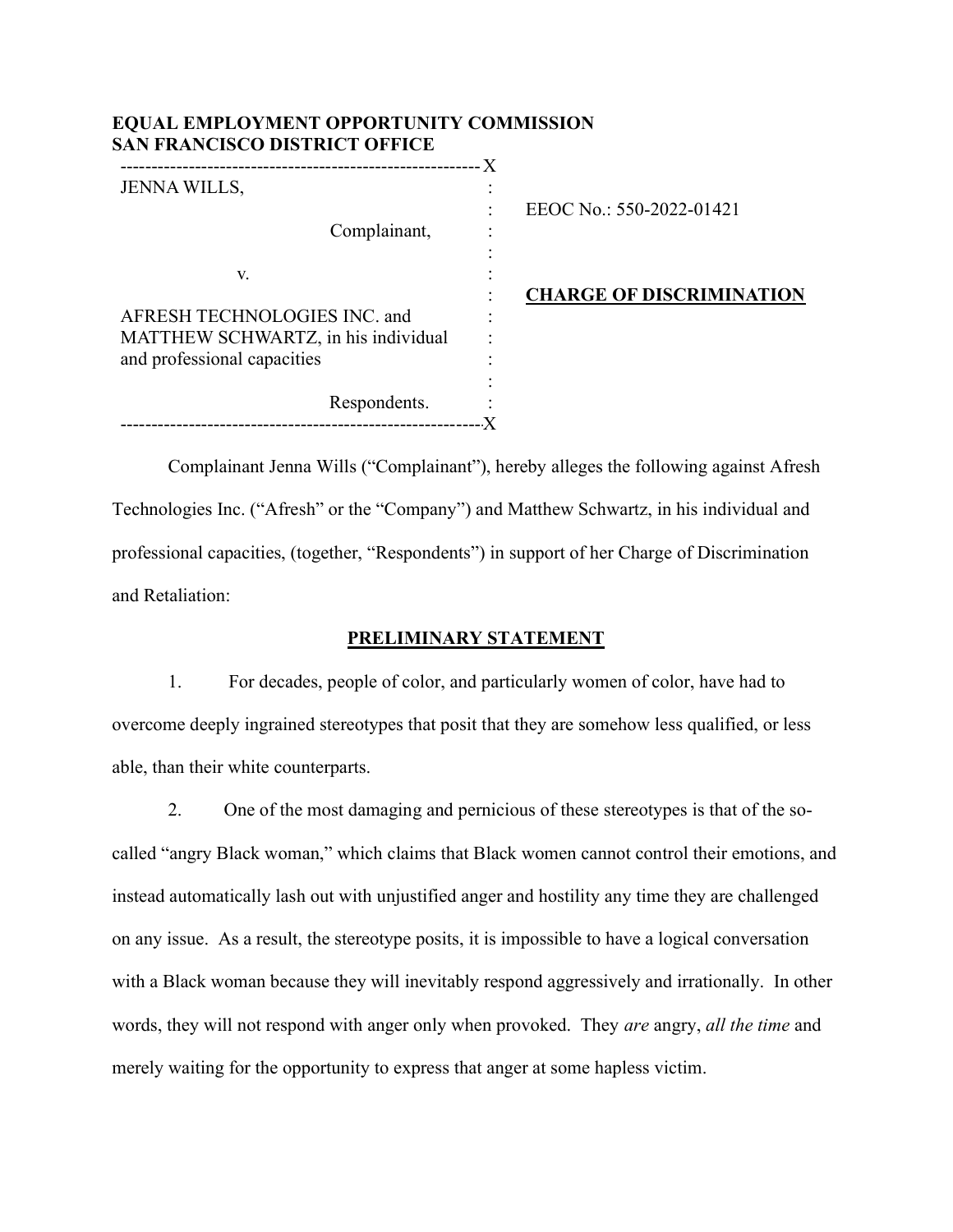3. To combat this stereotype, Black women have had to moderate their behavior more than anyone else, careful to avoid so much as raising their voice lest they be seen as the prototypical "angry Black woman."

4. As a Black woman herself, and one who has spent a career working in Human Resources departments at some of the most significant companies in the country, Complainant Jenna Wills has seen firsthand the damage that the "angry Black woman" stereotype has posed to Black women in the workplace. She herself has been careful to always present the opposite picture—that of a friendly, bubbly and reasonable woman, who never loses her temper and is always ruled by reason over emotion.

5. Even when the almost universally white leadership team at Afresh treated Ms. Wills with disdain from virtually the moment she was hired, refusing to so much as give her an opportunity to cultivate relationships or even do her job, Ms. Wills refused to let her understandable frustration show. When that same white leadership rejected her unquestionably beneficial ideas to improve employee morale, solely because those ideas were being proposed by a Black woman, Ms. Wills did not get upset. She instead implored a white colleague to propose the same idea, knowing that Afresh would be more open to proposals by its white employees than from one of its only Black ones. Even when one of Company's co-Founders publicly humiliated her by falsely accusing her of not being able to do her job in front of management, Ms. Wills maintained her composure and did not defend herself.

6. However, the reason that the "angry Black woman" stereotype has persisted so long and remains so destructive is not that it is warranted or based on any facts, but because it has become ingrained in the biases, both implicit and explicit, that white people share.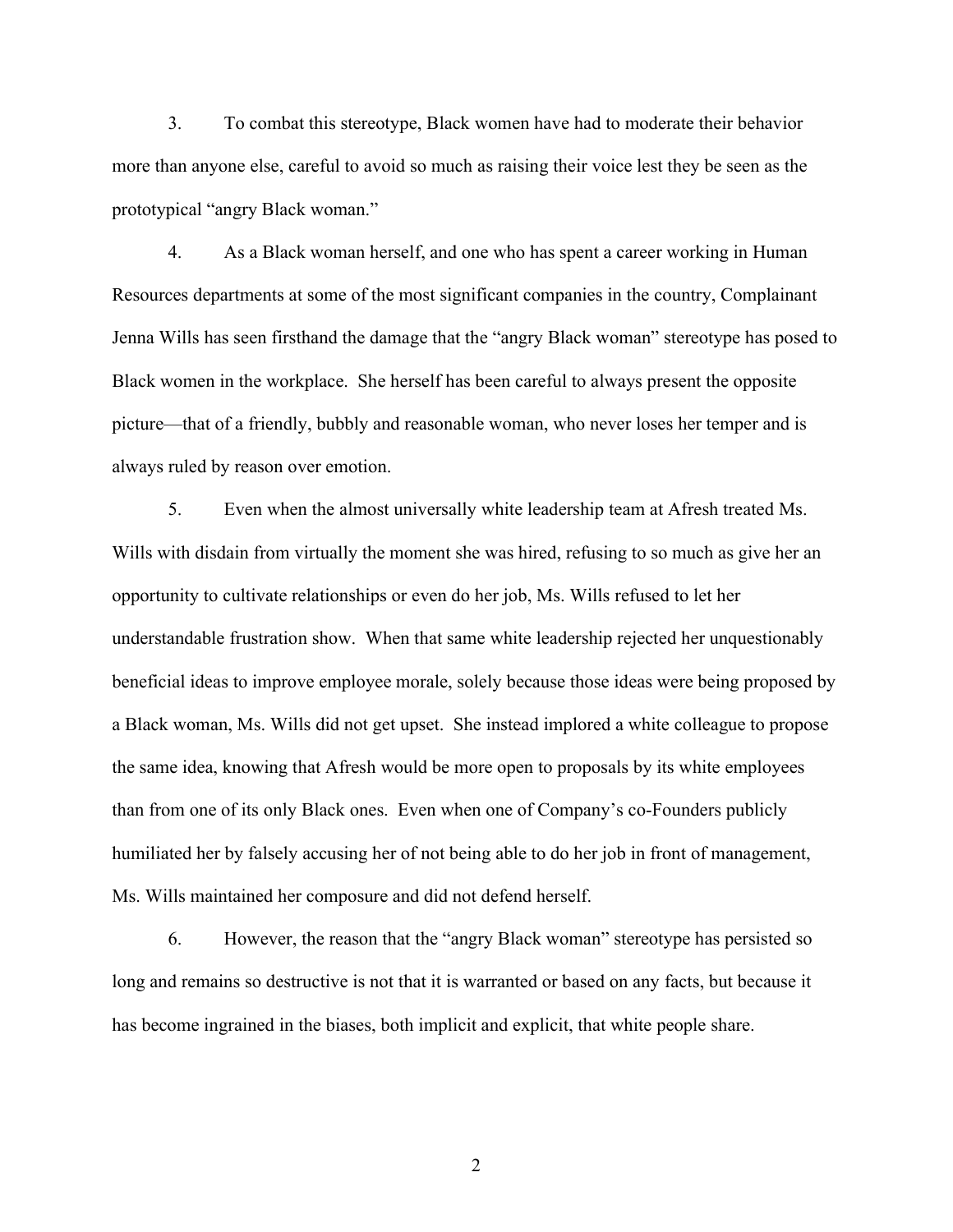7. Thus, Ms. Wills's perpetually sunny disposition did nothing to insulate her from the same discriminatory treatment that other Black women have experienced for countless years, in Ms. Wills's case at the hands of the almost universally white management at Afresh. Despite the fact that Ms. Wills had never lost her temper or otherwise behaved inappropriately, she was told that the Company's white management was "scared" to speak with her, an obvious reference to their discriminatory belief that she was an "angry Black woman." Ms. Wills was also told that she did not seem as if she cared about her job, clearly intimating that Ms. Wills conformed to another stereotype, that of the lazy, unmotivated Black employee.

8. Ms. Wills was not the only employee to be subjected to Afresh's discriminatory animus. Another employee involved in hiring complained about the fact that nearly every Black male candidate for employment was rejected, even from low-level jobs with the reason invariably being that such Black candidates apparently lacked the necessary communication skills. As a result, this employee told Ms. Wills (and Ms. Wills told management), "I'm tired of the feedback on Black male candidates being communication skills."

9. After having been falsely accused of being "scary" and dispassionate, solely because of her race, Ms. Wills knew that she had a responsibility, both to herself and to other employees of color, to ensure that Afresh's white management recognized their biases and addressed them before they derailed other careers. She therefore proposed the Company undergo unconscious bias training as her own experience made evident that such biases permeated Afresh from the top of its leadership. She also advocated for the Company to hire more people of color given that, aside from Ms. Wills herself, there were not Black and/or Hispanic employees in senior management or in the Company's 73 technical positions.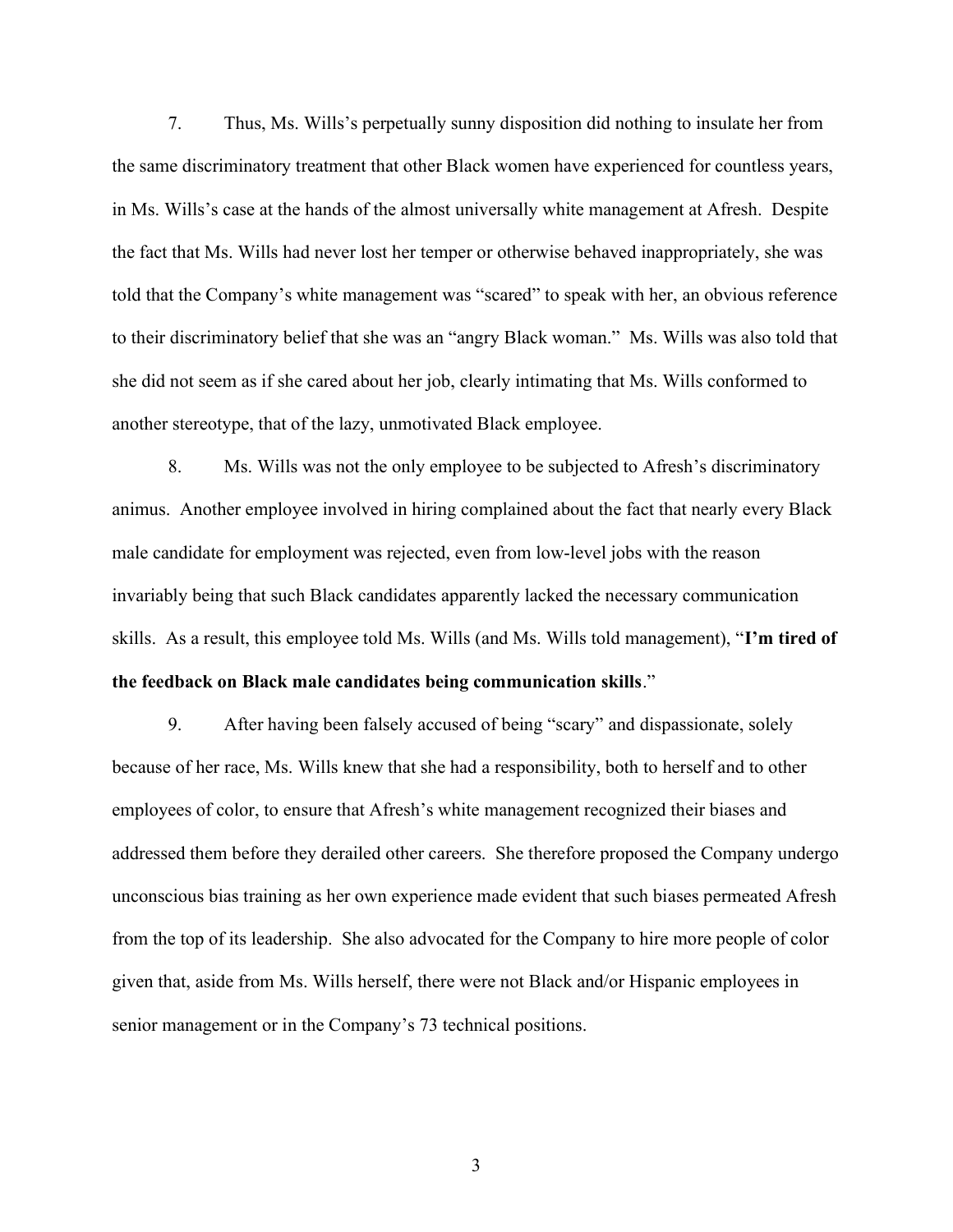10. Rather than attempt to address their animus towards people of color, Afresh's management doubled down on its unlawful behavior by terminating Ms. Wills, solely because she would not sit idly as the Company discriminated against other Black employees and potential employees.

#### **FACTS**

### I. BACKGROUND

11. Ms. Wills graduated from Tufts University and received her M.S. from New York University ("NYU") in Human Resources ("HR") Management and Development.

12. Prior to joining Afresh, Ms. Wills had substantial experience in human resources and people functions.

13. After graduating from NYU, Ms. Wills went to work for Time, Inc., one of the largest companies in the world at the time, as an HR Generalist.

14. As a result of her outstanding performance, Ms. Wills was repeatedly promoted, rising to the level of a Human Resources Manager at the time she left Time, Inc.

15. Thereafter, Ms. Wills joined Credit Karma, a personal finance company that uses technology to provide free and useful services to its customers, such as financial education, credit score and credit report monitoring.

16. Once again, Ms. Wills was successful from the beginning of her employment and awarded with multiple promotions as a result, culminating with the position of Senior Manager, HR Business Partner.

17. At Credit Karma, Ms. Wills was responsible for, *inter alia*, managing a team of HR employees, coaching employees, overseeing employee relations, assisting managers with performance management and executive coaching.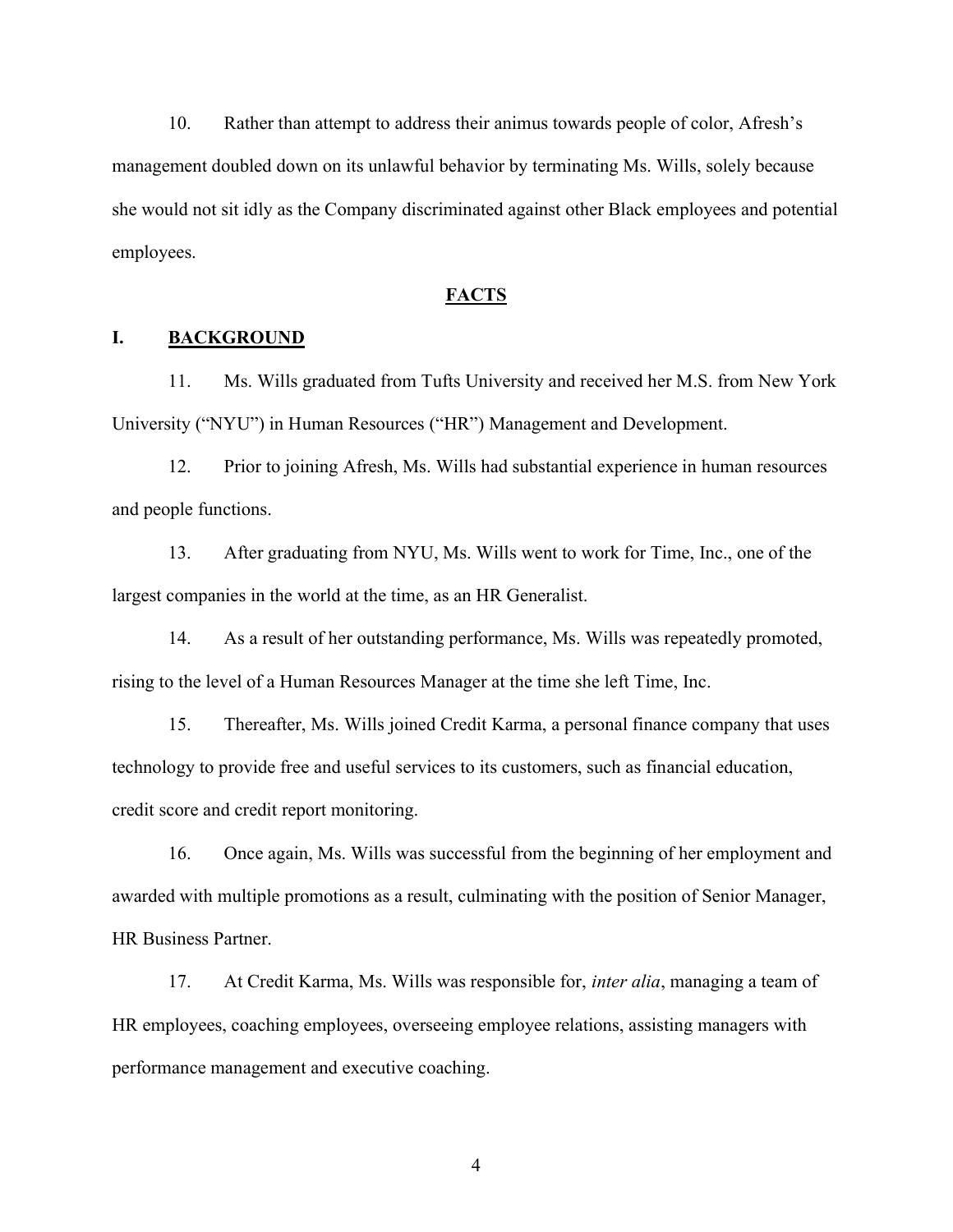18. She was particularly focused on unlocking the potential of employees whose passions laid in the intersection of technology and public service, and who would therefore further Credit Karma's services to its customer base.

19. As a result of Ms. Wills's unimpeachable experience, when Afresh was looking for an employee to run their People department, Ms. Wills was a natural fit for the Company's needs.

20. This was especially true because, like Credit Karma, Afresh's stated purpose was to use technology to modernize an industry that had long been devoid of technological advancement—namely, grocery stores.

21. Ms. Wills's experience at Credit Karma, in cultivating passionate and savvy people who understood how technology could be used to revolutionize customer-facing experiences was precisely what Afresh needed as it looked to aggressively expand its operations.

22. In fact, Ms. Wills had been happy at Credit Karma and was not looking to leave at all. Instead, it was Afresh, and particularly Johannes Olejnik, the Company's former Head of People, who persistently recruited Ms. Wills to join Afresh.

23. Before Ms. Wills agreed to leave Credit Karma, where she was widely considered a rising star, she sought assurances from Afresh that it was committed to issues of diversity and listening to different perspectives as it sought to expand its business operations.

24. It was only after she was repeatedly told during the interview process, including by Matthew Schwartz, the Company's CEO, that Afresh prioritized voices from different backgrounds and cultures, that Ms. Wills agreed to join the Company.

25. Shortly after being hired, Ms. Wills took steps to recruit a more diverse set of employees as she began to fill her own team.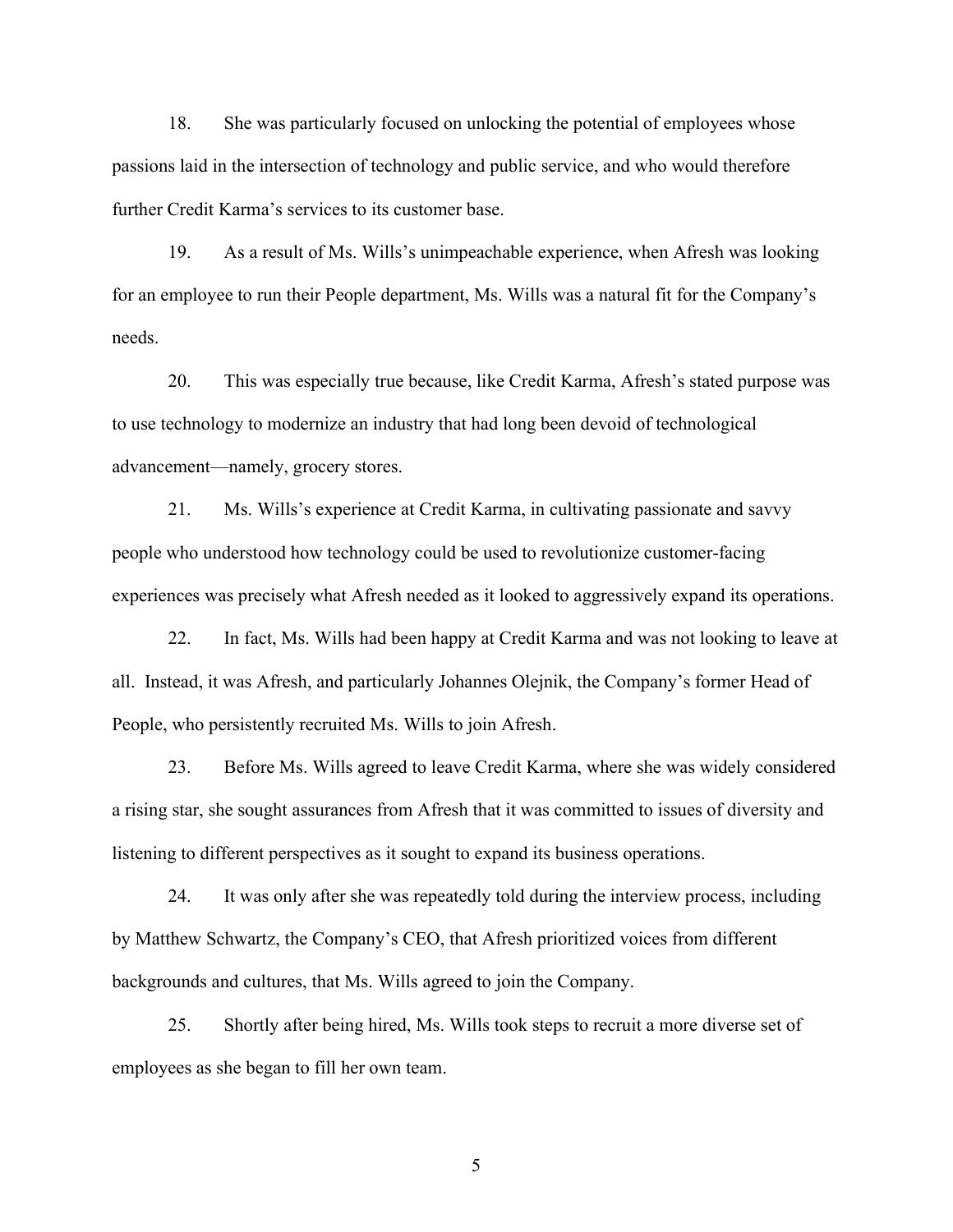26. In her short time with the Company, Ms. Wills hired four people of color to join her team, including two of her direct reports, Briana Harrison, a Black woman, and Andrew Lopez, a non-binary Puerto Rican, both to be Senior Managers/HR Business Partners.

27. As the Head of People, Ms. Wills was responsible for overseeing the Company's recruitment efforts, including developing headcount strategy, implementing talent development initiatives to maximize employee performance, and ensuring that the culture of Afresh was one in which employees felt that they were appreciated and put in a position to succeed.

28. Ms. Wills was also a member of the Company's Leadership Team, which made decisions about the strategic and business-related future of Afresh.

29. As a direct result of Ms. Wills's hard work, and that of her team, Afresh was recently named one of the Best Small Companies to Work For in the Bay Area by builtin.com, among being honored with several similar awards, the first time the Company has received such distinctions.

30. Similarly, Ms. Wills's hard work was recognized by employees both inside and outside of the Company. On one such occasion, the founder of an outside consulting firm singled Ms. Wills out for praise as a result of her efforts in helping Afresh pass an SOC-2 compliance audit, congratulating her on her work and saying, "you all couldn't hear me literally applauding your answers . . . what an amazing job."

31. Ms. Wills had no doubt that she could help Afresh grow and create a culture that made it an inspiration in the technology industry.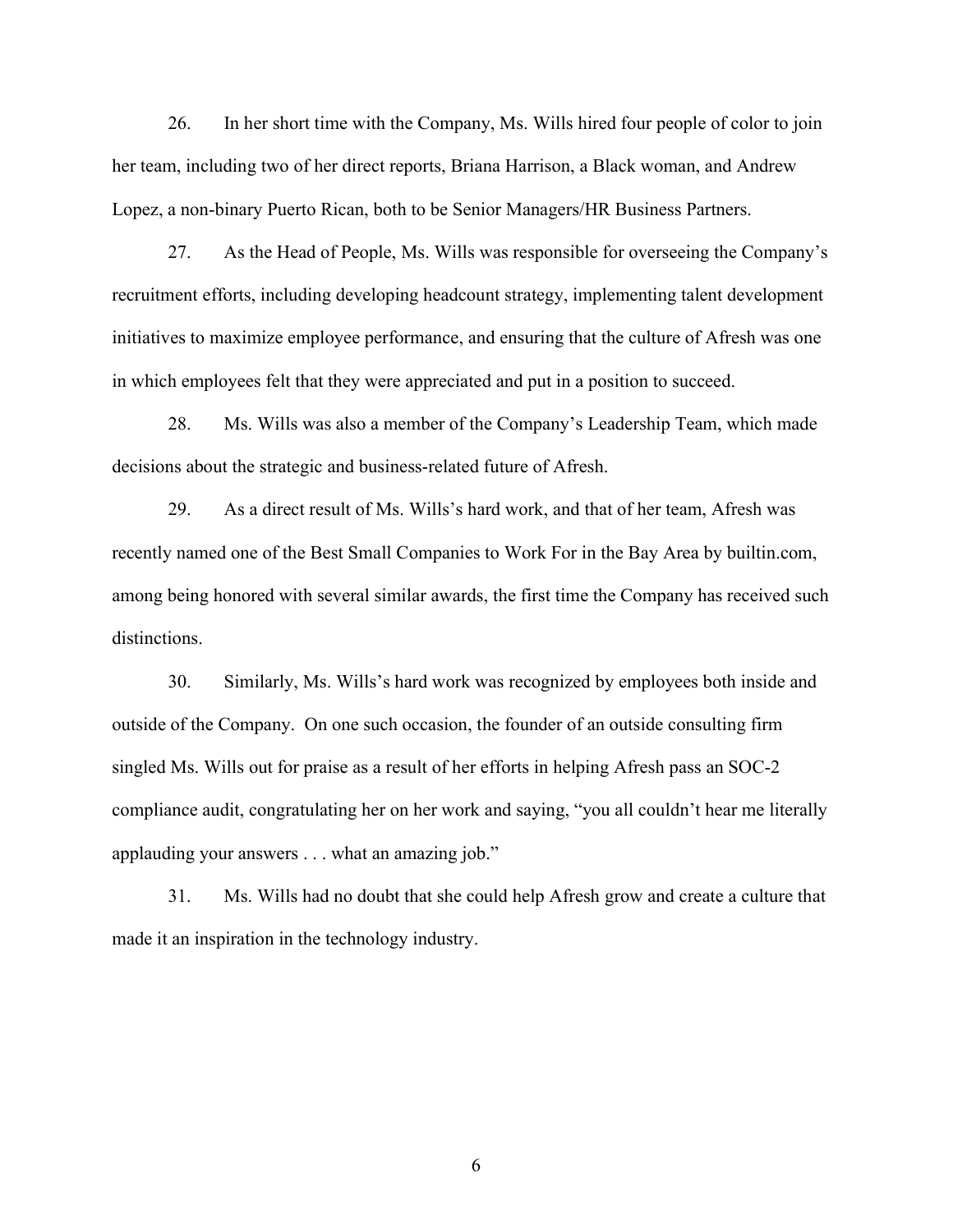### II. THE COMPANY'S DISCRIMINATORY TREATMENT OF MS. WILLS

32. Unfortunately, the longer that Ms. Wills was employed with Afresh, the more apparent it became that there were fundamental problems with the Company's treatment of people of color, and Ms. Wills in particular.

33. By way of example only, when Ms. Wills was hired, there were only two people of color on the Company's Leadership Team, Edmund Wong and Michelle Arguelles.

34. However, shortly after Ms. Wills joined the Company, Mr. Wong was layered and replaced on the Leadership Team by a white man, Jeff Kolesky.

35. Given that the Leadership Team at Afresh made virtually all of the decisions on the Company's operations, business strategy and growth initiatives, the fact that one of the only other people of color on the team was sidelined soon after Ms. Wills was hired immediately raised a troubling red flag.

36. Ms. Wills also learned that the only Black full-time Engineer that the Company had ever hired, Benjamin Harris, had left the Company shortly before she began her employment, because of issues with one of Afresh's co-Founders, Volodymyr Kuleshov, who was often dismissive and demeaning towards Mr. Harris.

37. It seemed to Ms. Wills that, contrary to what she had been explicitly told during the interview process, Afresh seemed to dismiss the needs of employees of color while prioritizing the success of white employees.

38. However, at this point, Ms. Wills had no reason to distrust the Company's intentions and believed that her hiring itself demonstrated that Afresh shared her commitment to diversifying its workforce and ensuring that people of color were given a legitimate opportunity to succeed.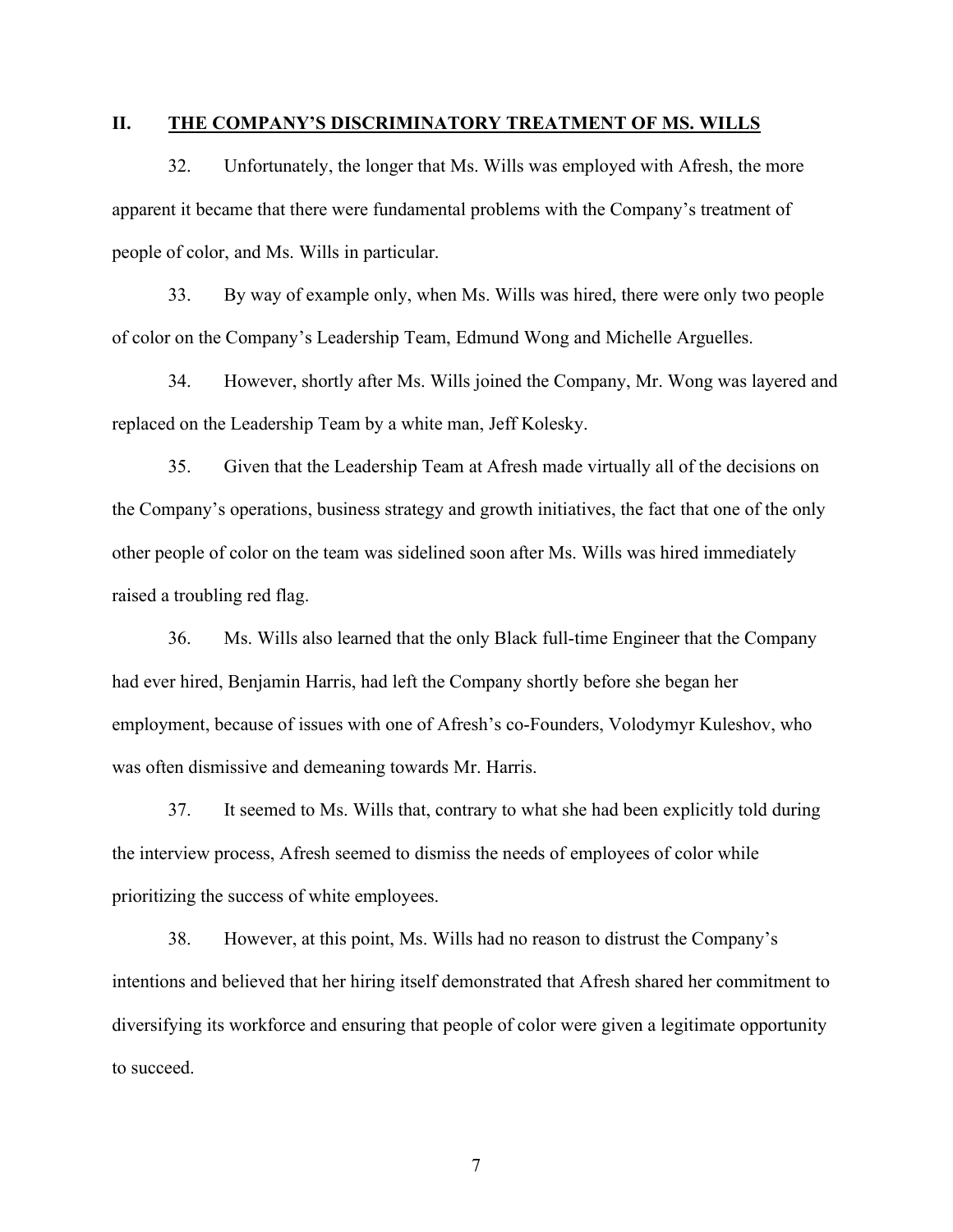39. It was not long before Ms. Wills learned that the Company's supposed commitment to diversity was nothing more than lip service and that, far from being interested in helping her foster an environment where all employees were given an equal chance to flourish, Afresh's leadership was hell-bent on making it impossible for her to perform her job.

40. As an example, upon being hired, Ms. Wills made it a priority to set up weekly meetings with each of the members of the Leadership Team. Ms. Wills told them that these weekly meetings would allow her to maintain a steady conversation with each of the members of the Leadership Team, which in turn, would allow her to understand their staffing needs in real time so that the People Team could identify talent who could step in right away and propel the Company forward.

41. This had been a practice in which Ms. Wills had engaged throughout her career and it had proved to be an invaluable resource to her prior employers.

42. An open line of communication between HR and business units allowed for a constant dialogue and ensured that the Company's personnel needs were met with the most qualified candidates.

43. In other words, Ms. Wills was offering her time and resources for the benefit of the Leadership Team and, in turn, Afresh.

44. To Ms. Wills's surprise, her desire to meet with members of the Leadership Team at Afresh was met with indifference and even hostility.

45. The Leadership Team seemed almost put out by Ms. Wills's desire to meet with them, notwithstanding the fact that the meetings were designed to benefit them and their teams.

46. Despite her repeated efforts to schedule these meetings, the Leadership Team's members alternatively ignored her or found some excuse to cancel the meetings, often mere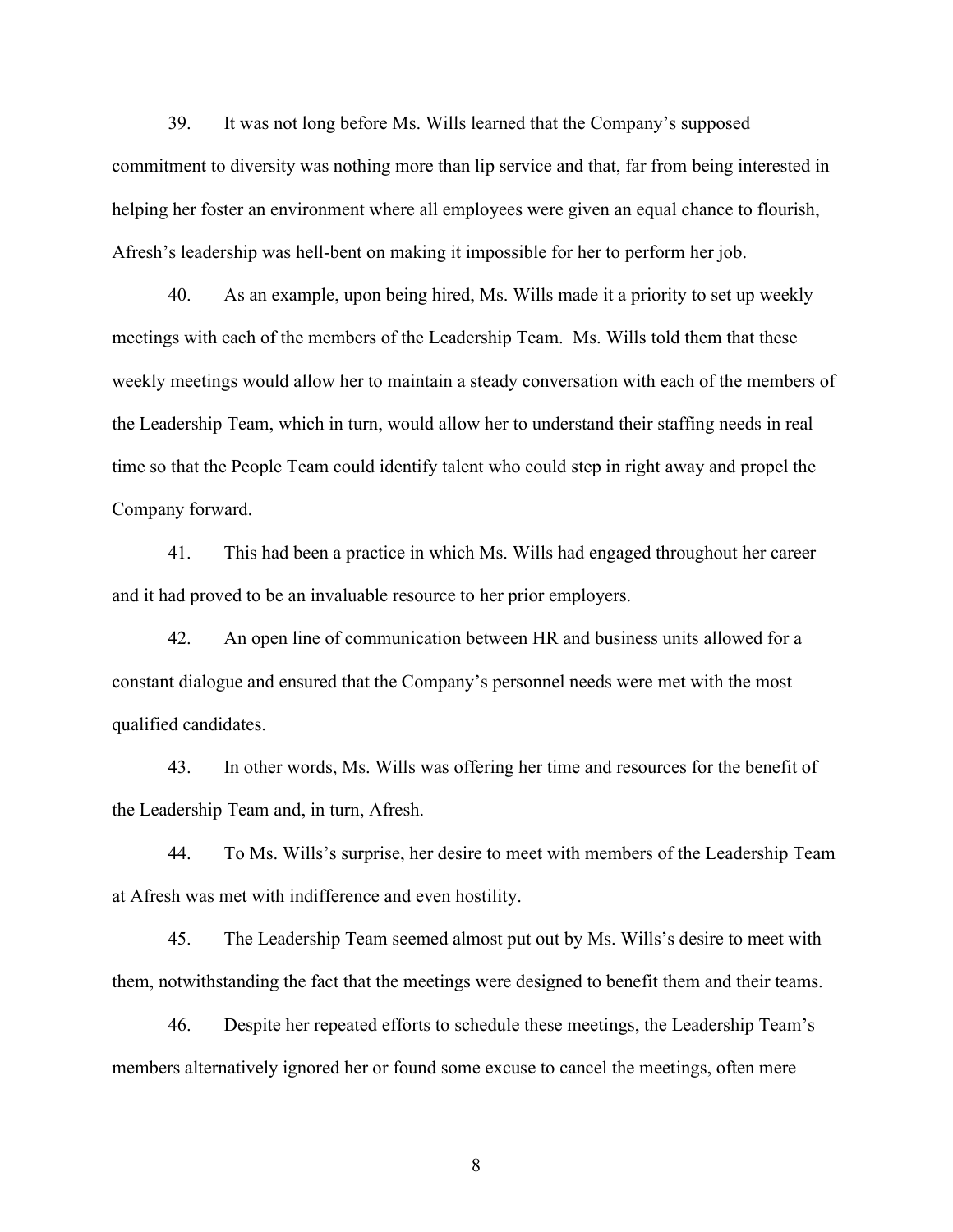minutes before they were scheduled to start, showing a profound disrespect for an ostensible leader at the Company.

47. Even when Ms. Wills was able to schedule a meeting with one of the Leadership Team's members, they made it clear that they were uninterested in what help she could provide.

48. By way of example only, in or around July 2021, shortly after Ms. Wills began her employment, she arranged a meeting with Todd Schnuck, the Vice President of Operations.

49. From the start, Mr. Schnuck was openly hostile towards Ms. Wills, telling her that he had no idea why the Company had hired her or what she would be doing with Afresh.

50. He proceeded to speak to Ms. Wills in a mocking tone and spoke down to her in a clear sign that he did not believe that she deserved to be in the same room as him, notwithstanding the fact that he admittedly did not understand her role or the depth of her qualifications.

51. There is obviously no legitimate reason for an executive at Afresh to tell an employee he was meeting for the first time that he could not believe that she had been hired, or to tell the most senior employee in the People department that he was not even aware of her job responsibilities. Clearly, Mr. Schnuck was communicating his racist belief that a Black woman such as Ms. Wills had no place at Afresh.

52. Ms. Wills was understandably left shaken and upset after her meeting with Mr. Schnuck.

53. She promptly went to Mr. Schwartz to raise a concern about the unacceptable way in which she had been treated by a fellow member of the Leadership Team.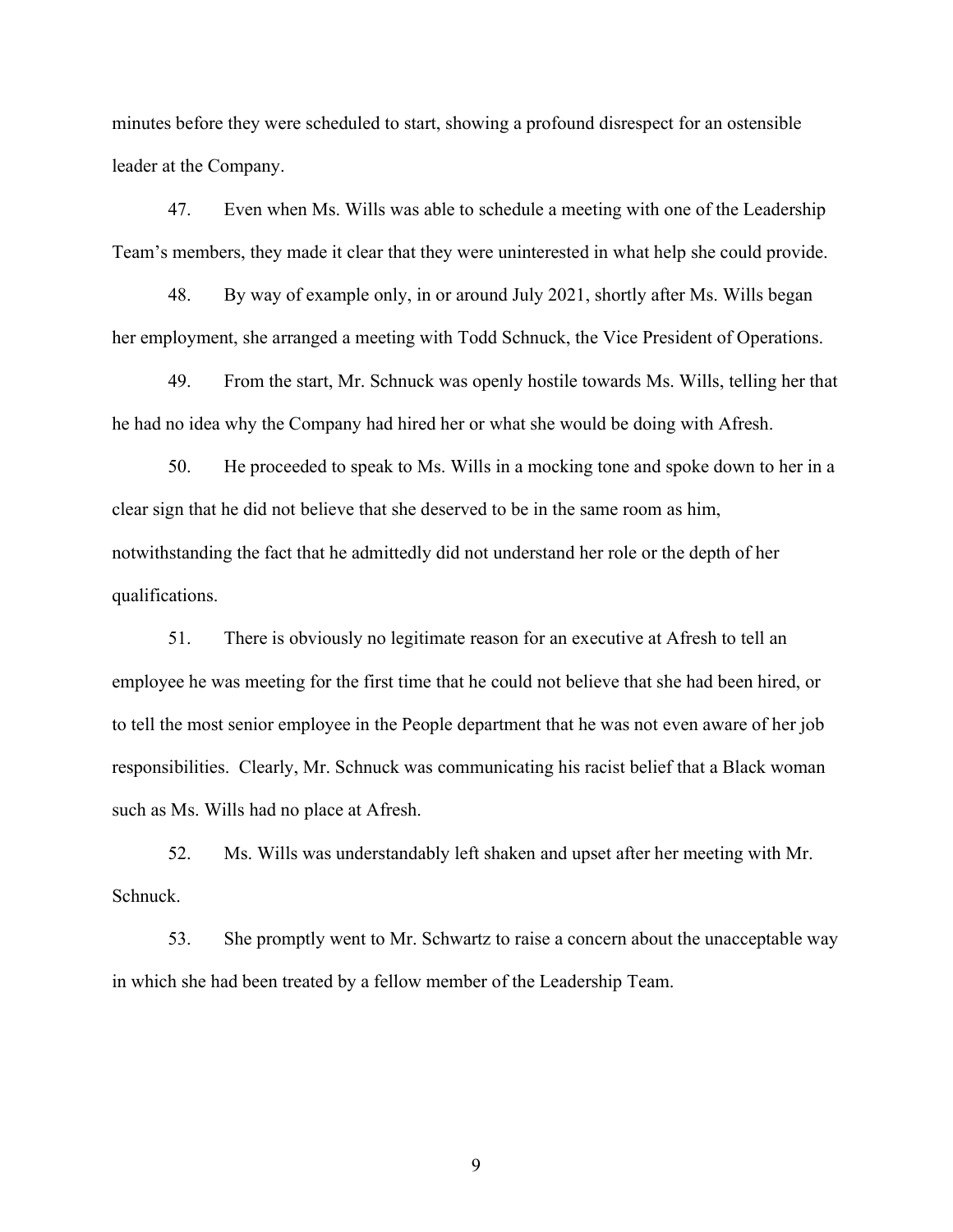54. Incredibly, Mr. Schwartz informed her that he was "not surprised" by Mr. Schnuck's behavior towards Ms. Wills because he had a history of poor performance and he suspected that Mr. Schnuck would take it out on Ms. Wills in response.

55. Ms. Wills was shocked that Mr. Schwartz, who had positioned himself as an ally, would allow her to walk into a meeting with an employee that he knew would likely be hostile without providing her any warning so that she could properly prepare herself, effectively setting her up to fail.

56. The Company continued to treat Ms. Wills less favorably than her white colleagues, criticizing her for ideas that garnered praise when they were offered by white employees.

57. By way of example, in speaking with employees after onboarding, Ms. Wills learned that several members of Afresh's staff were feeling burnt out, overworked and underappreciated.

58. In response, Ms. Wills proposed that the Company institute Summer Fridays, whereby employees would be allowed to take Friday afternoons off during the summer, assuming that they had no pending assignments.

59. The Leadership Team responded to Ms. Wills's suggestion with hostility, inexplicably claiming that Ms. Wills's suggestion of giving employees time off during the work week was untenable and showed a lack of understanding about Afresh's business.

60. Far from being the novel or outrageous idea warranting such fervent opposition from the Leadership Team, the concept of Summer Fridays has recently become common across a variety of industries in corporate America, at companies both larger and smaller than Afresh, a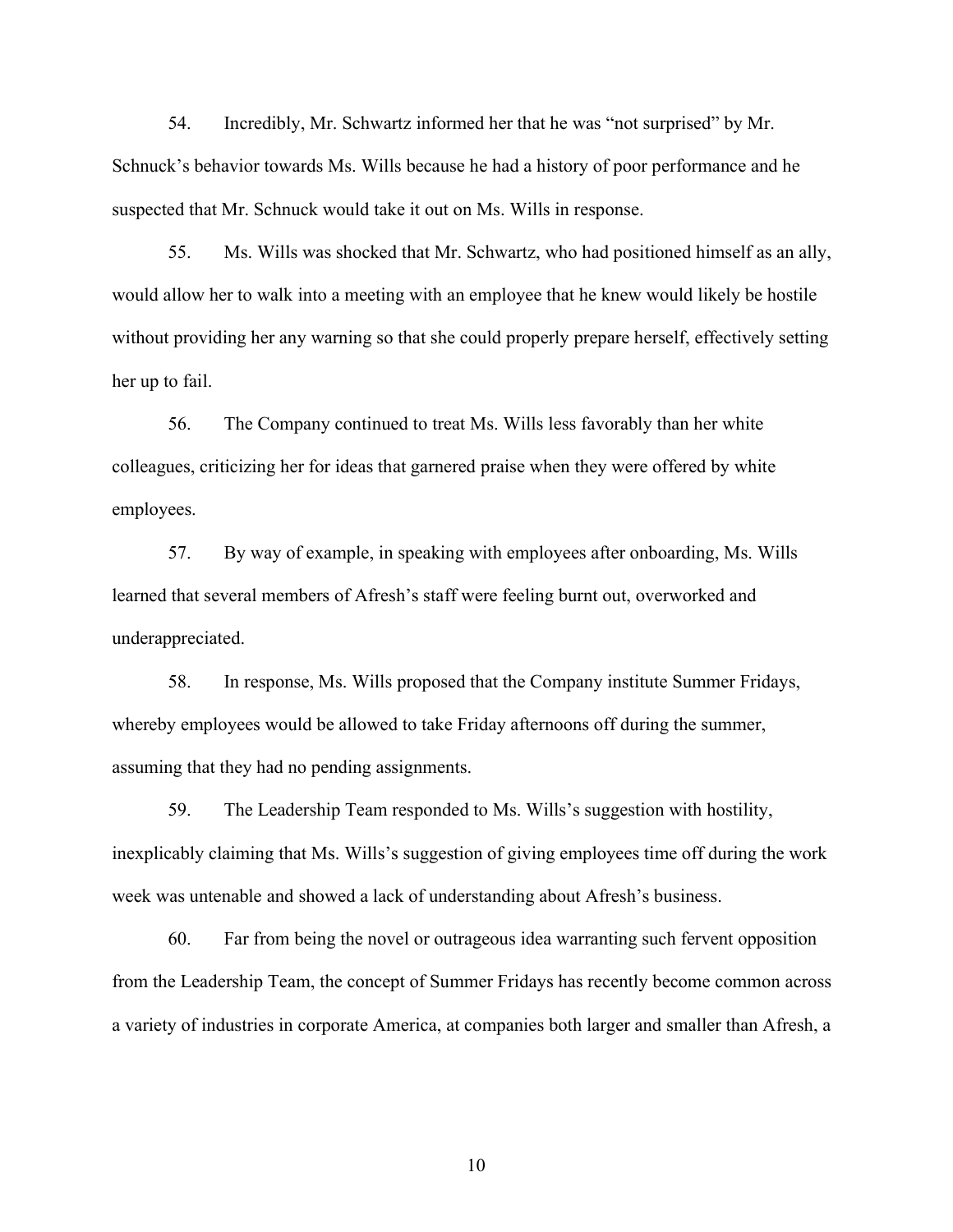fact that Ms. Wills also explained to the Company. Again, however, the Leadership Team was not interested in hearing from Ms. Wills and rejected her idea out of hand.

61. Subsequently, in the fall of 2021, more employees came to Ms. Wills and complained about burn out and being unhappy at Afresh.

62. She therefore raised the idea of Fall Fridays, whereby the Company would pick five Fridays in the fall to allow employees to take off if they did not have work to do.

63. Again, the Company's Leadership Team summarily rejected the idea, with Ms. Wills's proposal gaining virtually no support.

64. Having been exposed to racism, both subtle and overt, throughout her career, Ms. Wills knew when she was being subject to racism and Afresh's behavior checked all of the boxes.

65. There was no legitimate reason for Afresh to reject an idea that was both common throughout the technology industry and addressed an issue that the Company claimed to prioritize—employee morale and mental health. Ms. Wills was concerned that the Leadership Team was rejecting the messenger (a Black woman) rather than her ideas themselves, which were plainly beneficial to the Company.

66. To determine whether her concerns had any merit, in or around November 2021, Ms. Wills approached Mr. Olejnik privately and asked him whether he would propose that Afresh give its employees time off around the holidays.

67. Ms. Wills fears were confirmed when the Leadership Team responded to Mr. Olejnik's proposal with near unanimous support. The entire Leadership Team rallied behind Mr. Olejnik's idea and voted in favor of it.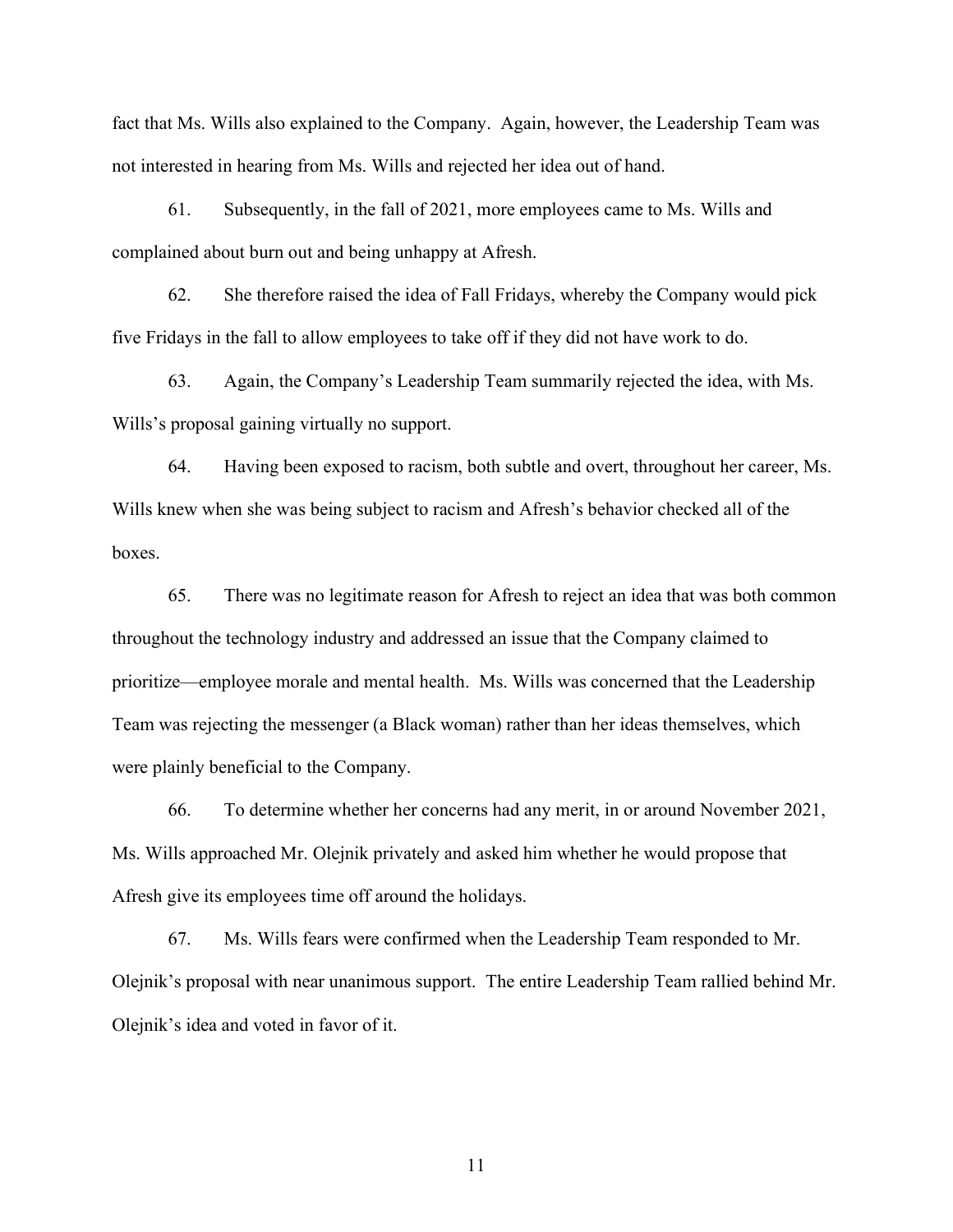68. The only substantive difference between the two ideas was that Ms. Wills's proposal was made by a Black woman whereas Mr. Olejnik's nominal idea was made by a White man. That the former garnered no support while the latter was unanimously approved spoke volumes about the discriminatory animus that permeated the Leadership Team.

69. As if to resolve all doubt, the Leadership Team's subsequent actions underscored its animus towards the Company's only Black employee in a leadership position.

70. Specifically, when Ms. Wills announced to the staff that the Leadership Team had decided to grant employees time off during the holidays, the employees were thrilled.

71. However, at the subsequent Leadership Team meeting, Nathan Fenner, a co-Founder and the President of Afresh, proceeded to publicly humiliate Ms. Wills in front of the other team members, telling her that "her" idea to provide employees with time off was "divisive" and reiterated the opinion espoused by him and others that this idea somehow demonstrated that Ms. Wills did not understand the business.

72. It was only when one of the other employees present pointed out that the time off was not Ms. Wills's idea, and that she had even abstained from voting on it, that Mr. Fenner stopped embarrassing her in front of her colleagues.

73. Once Mr. Fenner stopped berating her, Ms. Wills stood up during the meeting and told everyone present that she felt disrespected by his tone and unfair criticisms.

74. Mr. Fenner's treatment was so hostile that several Leadership Team members approached her after the meeting and told her his behavior was unacceptable. Tellingly, however, none of them had expressed this nominal support for Ms. Wills during the meeting itself, instead allowing one of their colleagues to be yelled at and humiliated in front of the entire Leadership Team.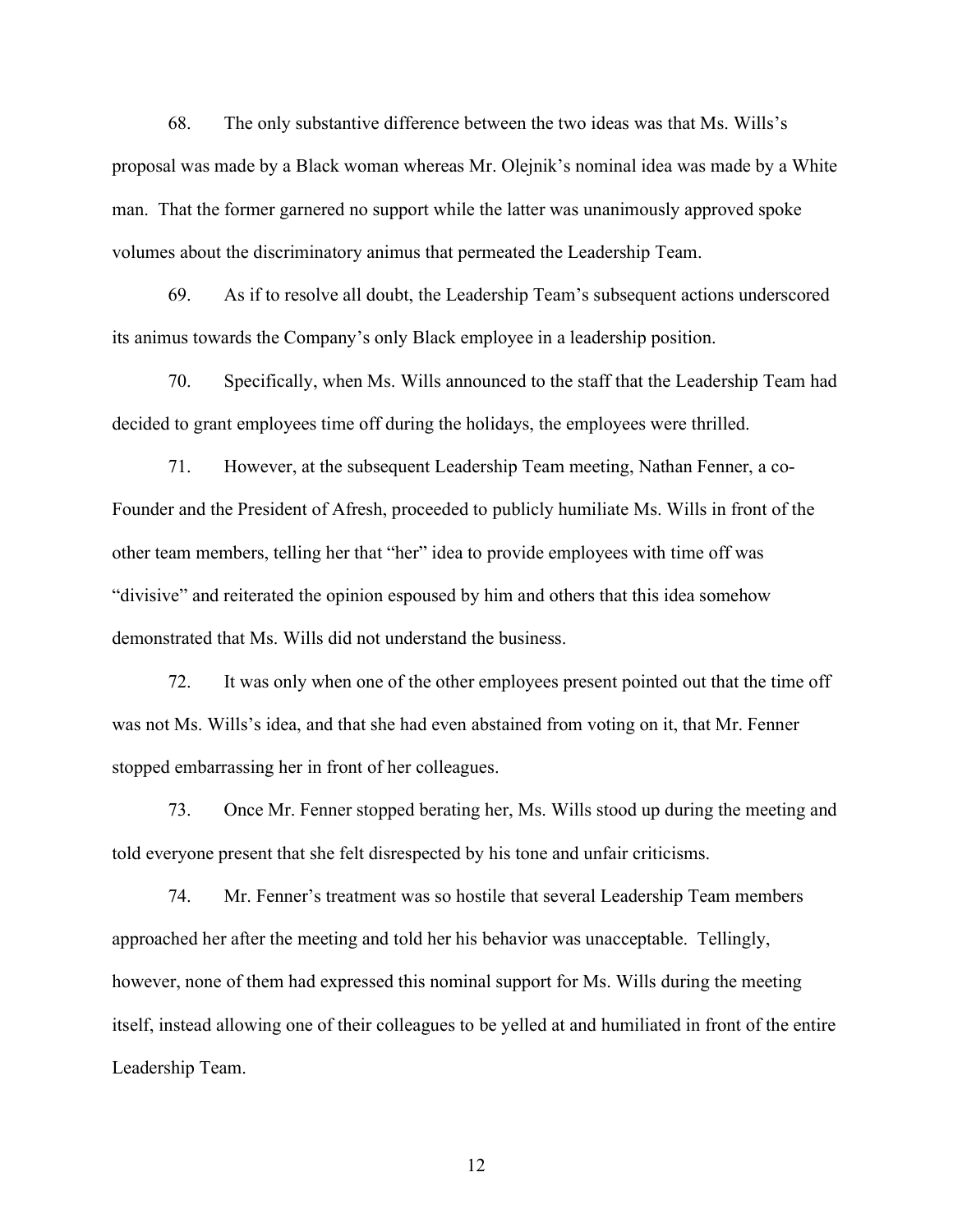75. In fact, Mr. Schwartz attempted to defend Mr. Fenner's behavior towards Ms. Wills during the meeting, incredibly claiming that Mr. Fenner should not be criticized for the discriminatory manner in which he treated Ms. Wills.

76. Ms. Wills's concern about her future with the Company increased in early December 2021, when Mr. Schwartz met with her to tell her that he was concerned about "friction" between Ms. Wills and the Leadership Team.

77. Ms. Wills was understandably taken aback at this claim, particularly because the Leadership Team's members had repeatedly rejected her outreach efforts and made no effort to develop a relationship with her at all.

78. In fact, the only "friction" that Ms. Wills had experienced up to that point was her demeaning interaction with Mr. Schnuck and Mr. Fenner's decision to falsely blame Ms. Wills for a proposal made by a colleague.

79. Far from being examples of Ms. Wills's supposed deficient performance, these were examples of Afresh's discriminatory animus.

80. Mr. Schwartz responded to Ms. Wills's confusion by stating that the Leadership Team was "scared" to speak directly with Ms. Wills, an obviously loaded term referring to the pernicious stereotype of the "angry Black woman."

81. Moreover, Mr. Schwartz himself said that he was also "scared" to give Ms. Wills any feedback, indicating that even her direct supervisor also subscribed to the same racist trope.

82. This was the first time that anyone at the Company had indicated that they took any issue with Ms. Wills's performance.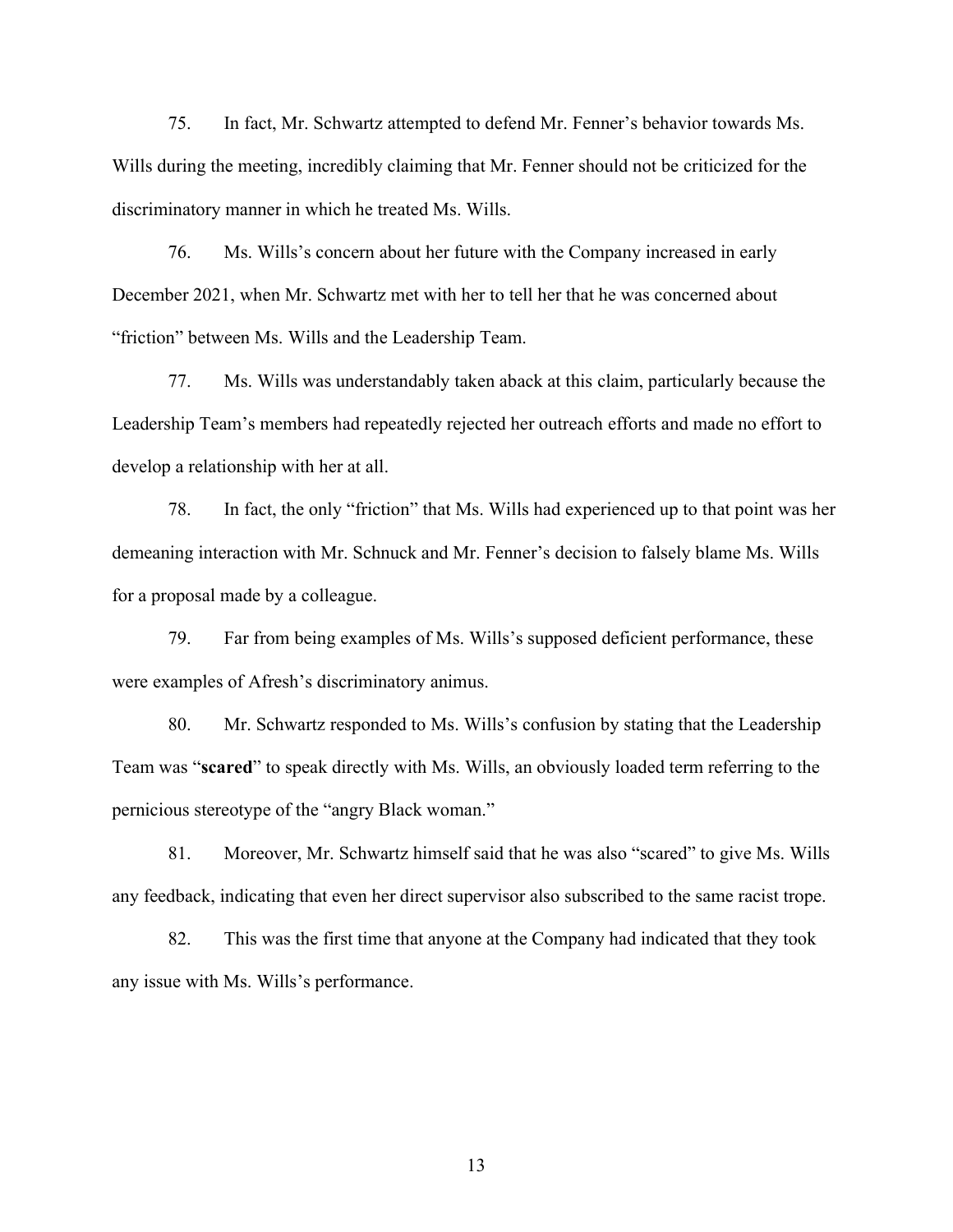83. Indeed, Ms. Wills's success throughout her career stemmed from her empathetic disposition, approachable personality and her willingness to work with others toward mutually beneficial solutions.

84. In contrast, the nearly all white Leadership Team at Afresh believed that she was too intimidating to speak to, despite having rejected her repeated attempts to establish relationships with each of them.

85. Ms. Wills was particularly upset at Mr. Schwartz's comments given that Mr. Schwartz had positioned himself as her strongest advocate within the Company and was her direct supervisor.

86. At no point had Ms. Wills so much as raised her voice with Mr. Schwartz (or anyone else on the Leadership Team, for that matter). There was simply no legitimate reason for him or any Company employee to be too scared to even engage in a conversation with Ms. Wills.

87. Accordingly, Ms. Wills asked why Mr. Schwartz and others at the Company found her to be so intimidating and what she could do to address those concerns.

88. It is telling that Mr. Schwartz had no answer to Ms. Wills's questions and, instead, merely told her that she needed to "go away" and "think about her relationships" with the Leadership Team members and what she could do to "improve them."

89. By criticizing Ms. Wills in this way, without providing her with any actionable advice on how she could address Mr. Schwartz's criticisms (or those of others on the Leadership Team), Ms. Wills was being set up to fail.

90. This impression was reinforced shortly thereafter when she was tasked with coming up with a decision tree to govern Afresh's COVID-related policies concerning the Company's return to office, in-person events and business travel.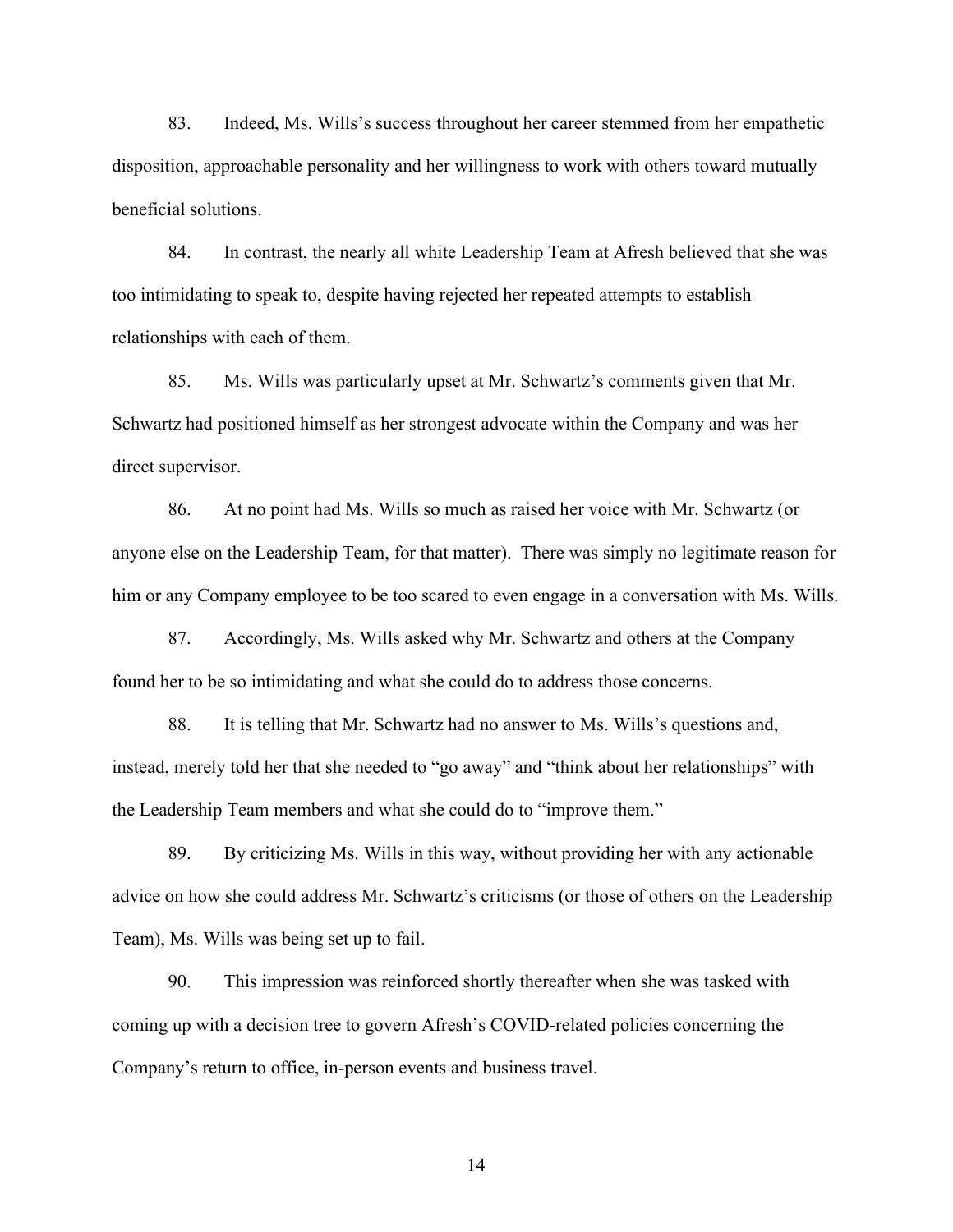91. As she researched the assignment, she realized that no organization had such a document in place because everyone's understanding of COVID and its associated safety risks were constantly evolving and based on many different factors.

92. It was not a simple matter of stating that it was safe to return to in-person work when some objective goal such as the hospitalization or mortality rates reached a certain level. Many other factors went into a company's decisions-making, and they all required careful consideration.

93. Governments and the leading scientists across the world were struggling with these kinds of decisions. It was simply unreasonable to expect Ms. Wills to solve a problem that some of the smartest scientists and health care professionals who worked with infectious diseases were also attempting to figure out.

94. In fact, when Ms. Wills reached out to some of her contacts in Human Resources departments at other companies to see if they had any insight into how she should approach designing such a decision tree, they told her that what Afresh was asking her to do was impossible. In fact, experienced employees at other organizations expressed surprise at what she had been assigned, telling her that it seemed as if Afresh was setting her up to fail by giving her an assignment no one could reasonably be expected to complete.

95. Ms. Wills, therefore, came back to the Leadership Team and told them it was not realistic to come up with a decision tree for something as rapidly evolving as COVID.

96. Instead, she suggested that she and the members of the People team engage in conversations with Afresh's various business units to come up with a holistic response based on their individual needs, rather than attempt to come up with a "one size fits all" rubric that could not work with COVID.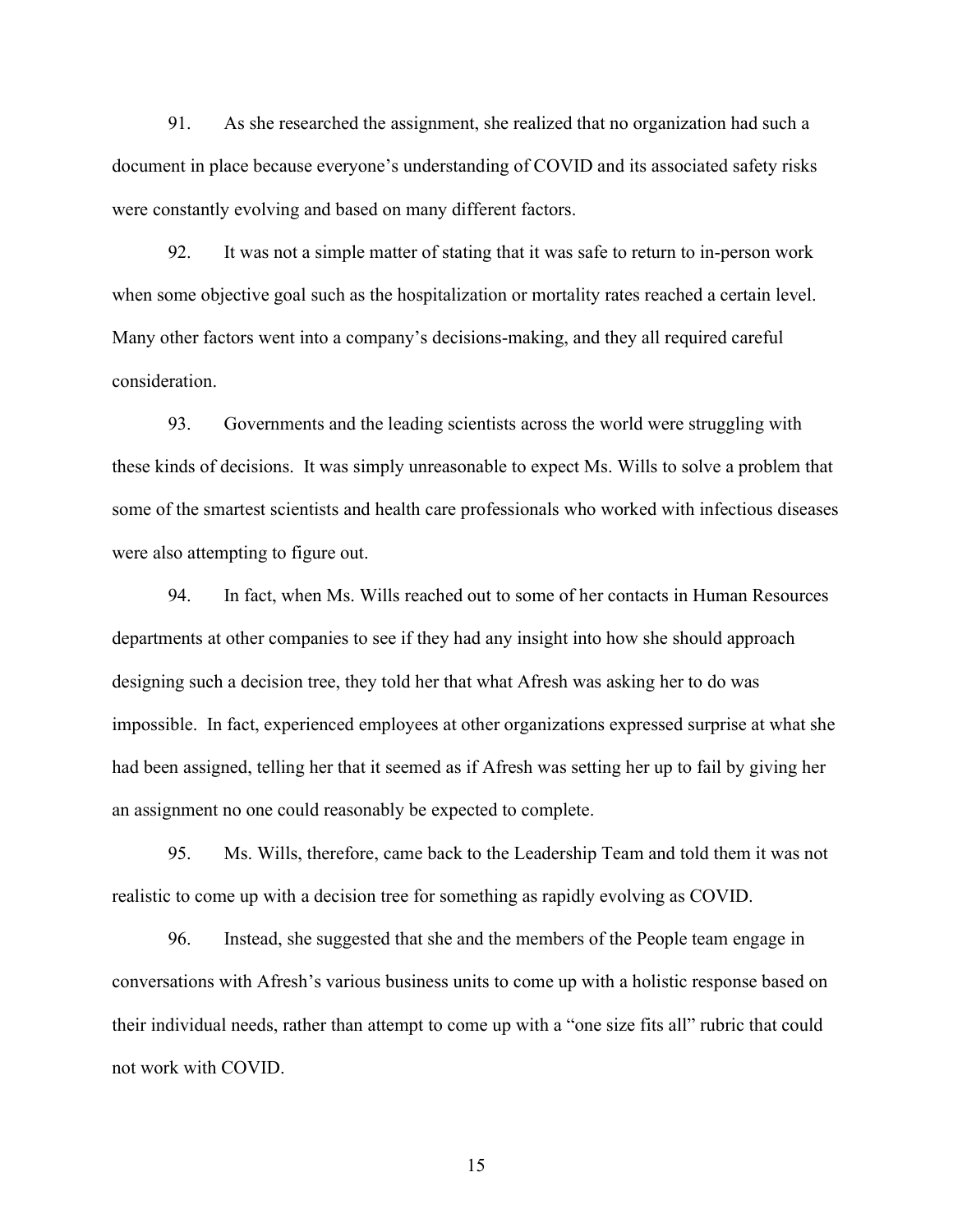97. Incredibly, the business units again rejected Ms. Wills's suggestions out of hand (despite the fact that this was how most companies had decided to face the challenges associated with COVID), instead chastising her for not coming up with a decision tree.

# III. MS. WILLS ADVOCATES FOR UNCONSCIOUS BIAS TRAINING AND IS SUBSEQUENTLY TERMINATED

98. In response to Mr. Schwartz's suggestion that Ms. Wills "go away" and come up with her own ideas about how to improve her relationships with the members of the Leadership Team, Ms. Wills approached Mr. Schwartz in early January and told him that she wanted to go on a "listening tour" to meet with some of the members of the Leadership Team and ask them what they needed from her and the People team, what she could be doing better and what she had not done well in the past.

99. By doing so, Ms. Wills hoped to demonstrate that she was open to criticism and willing to engage in a dialogue about the Leadership Team's needs.

100. She was also hoping to gain further insight into why people were supposedly "scared" to speak with her.

101. None of the individuals with whom she spoke in January 2022 had any feedback about how Ms. Wills could perform better in the future.

102. To the contrary, Dain Charette, the Senior Vice President of Sales, apologized to Ms. Wills, telling her that the fact that she felt she needed to go on a listening tour in order to get feedback showed that the Leadership Team was not speaking with her directly enough and that he was really happy with her work.

103. Mr. Fenner told Ms. Wills that she had been right to push for time off for the employees the previous year because he had also heard from several employees that they felt burnt out.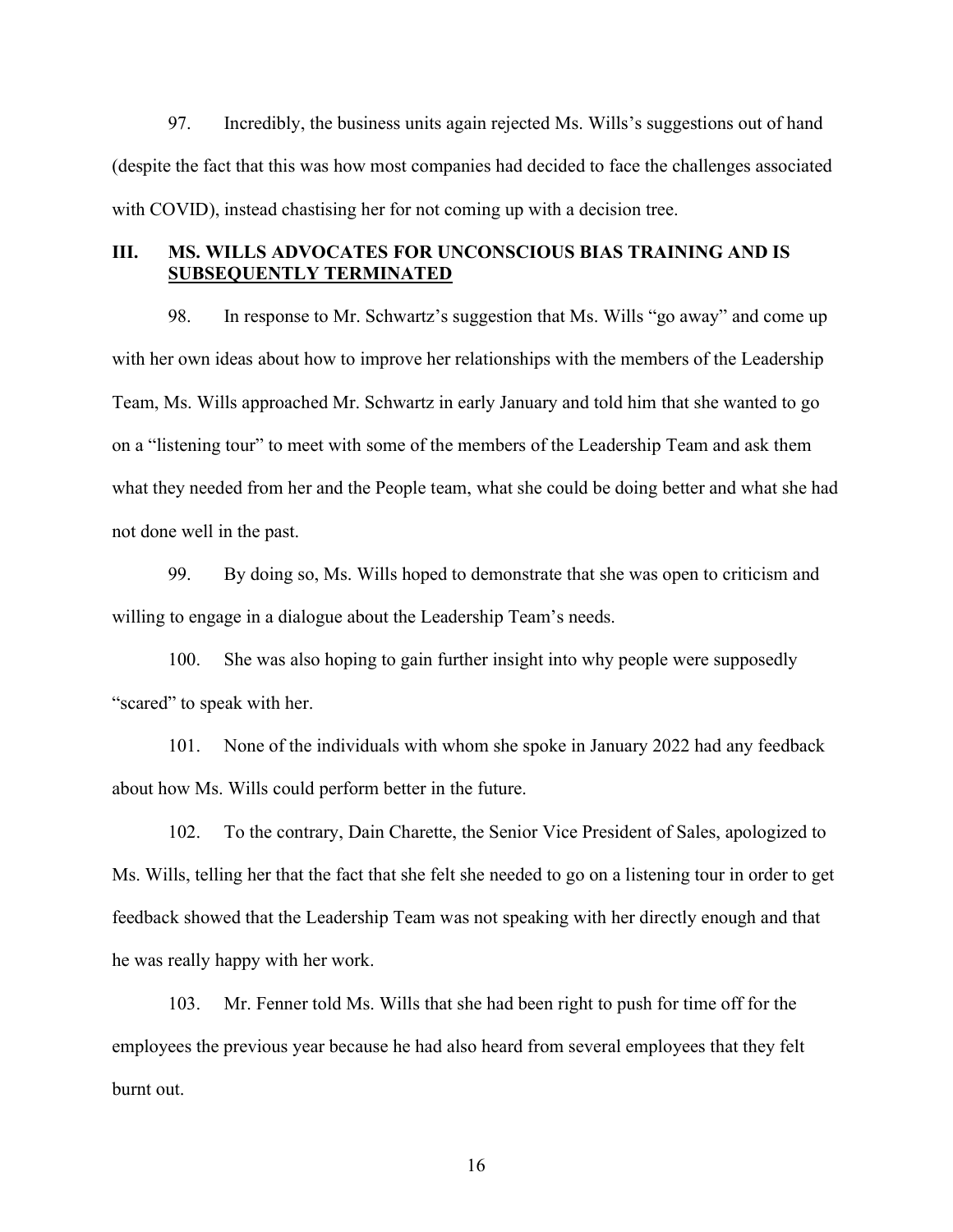104. He also told Ms. Wills that he had been raving to Mr. Schwartz about all of the value she was providing to the Company.

105. Another employee, Megan Yang, the Director of Product, told Ms. Wills that she felt as if the Products Team needed more support in filling its open positions.

106. Ms. Wills subsequently did research and discovered that the individual who was responsible for assisting the Products Team had not been doing his job.

107. Ms. Wills redistributed his work to another employee and Ms. Yang told Ms. Wills she appreciated that she was allowed to feel "heard" by Ms. Wills's prompt action.

108. Importantly, no one told Ms. Wills that they did not feel as if they could speak with her or were otherwise "scared" of her.

109. Also in January, Ms. Wills proposed that the Company conduct unconscious bias training for its employees during Black History Month.

110. In the proposal to Mr. Schwartz and Lyndall Schreiner, the Chief of Staff, Ms. Wills shared a deck demonstrating the benefits that raising self-awareness, consciousness and empathy could bring for the Company.

111. However, Ms. Wills's initial proposal was completely ignored by the Company.

112. Undeterred, Ms. Wills again raised the idea of hiring someone to conduct unconscious bias training, explaining that she had a contact who had conducted such trainings in the past and was universally regarded as excellent.

113. This time Mr. Schwartz responded, only to tell Ms. Wills that Mr. Schwartz was too busy to even give the idea any thought and told her to circle back in a "couple of weeks."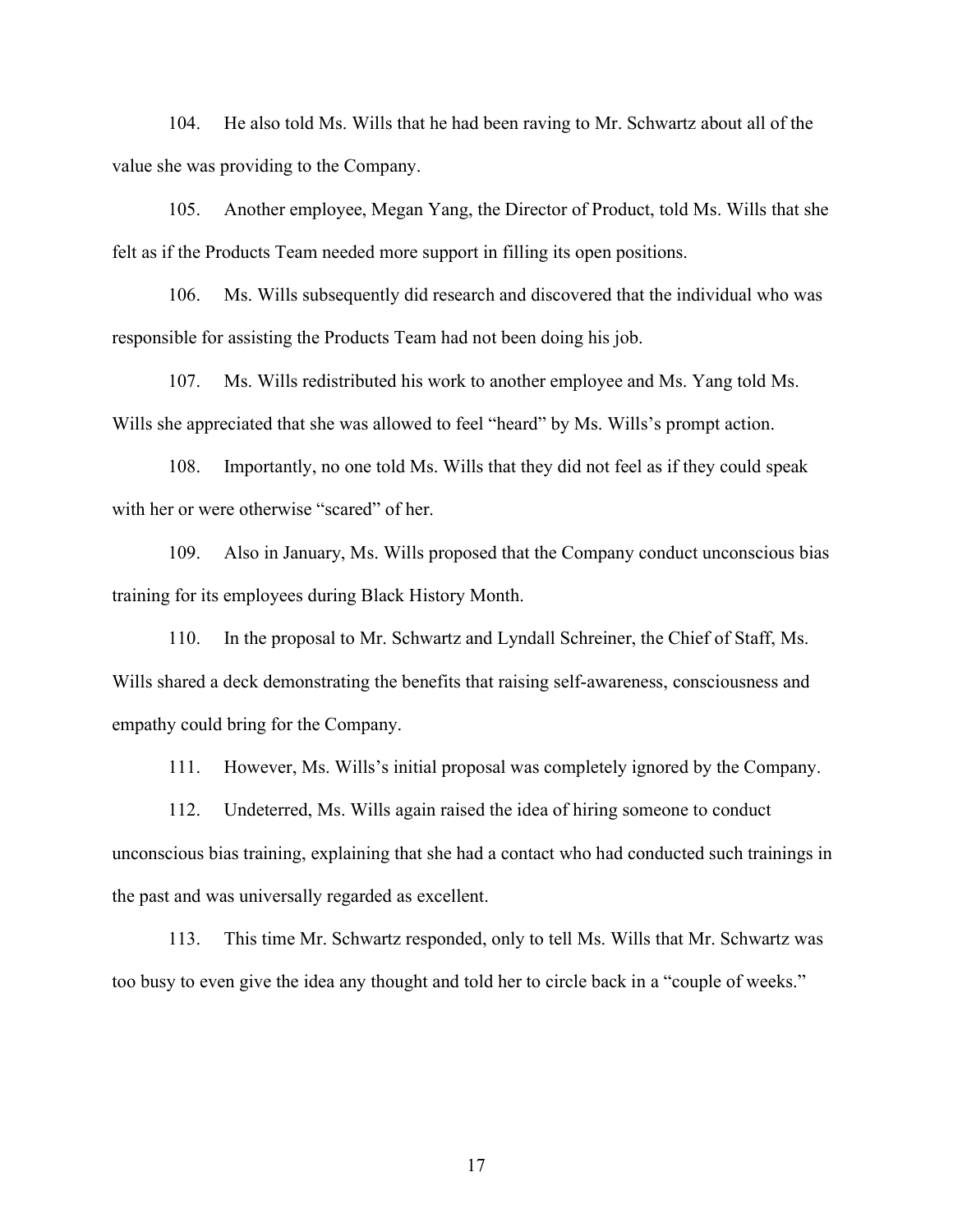114. Given the lack of enthusiasm around Ms. Wills's idea (which was in line with how the Company treated all her ideas), she knew that she needed to take extra steps to ensure that Afresh's employees received unconscious bias training.

115. Subsequently, during a Zoom meeting a couple of weeks later that Ms. Wills arranged with Mr. Schwartz and Ms. Schreiner, they both made it apparent that they thought that the unconscious bias training that Ms. Wills had proposed was a waste of time.

116. Mr. Schwartz asked what the goal of the training was and pushed back on her strategy of presenting the training live, with a qualified trainer with whom she had experience, instead asking whether Afresh could just show a video.

117. Moreover, neither Mr. Schwartz nor Ms. Schreiner had reviewed the deck that Ms. Wills sent weeks prior to the meeting, admitting as much to Ms. Wills and visibly quickly leafing through it as Ms. Wills attempted to make the business case for the training.

118. Based on Mr. Schwartz's attitude it appeared as if Mr. Schwartz and Ms. Schreiner viewed the unconscious bias training as merely a *pro forma* requirement that needed to be disposed of as quickly as possible so that the Company could focus on other things.

119. However, in light of Ms. Wills's own experiences at the Company, including the disparate treatment that she experienced and the revelation that the other members of the Leadership Team considered her to be a scary, angry Black woman, she knew that such unconscious bias training was critical to Afresh's future success and needed to be a priority for the Company.

120. She therefore explained to Mr. Schwartz that in-person, live trainings were much more effective than merely showing a video.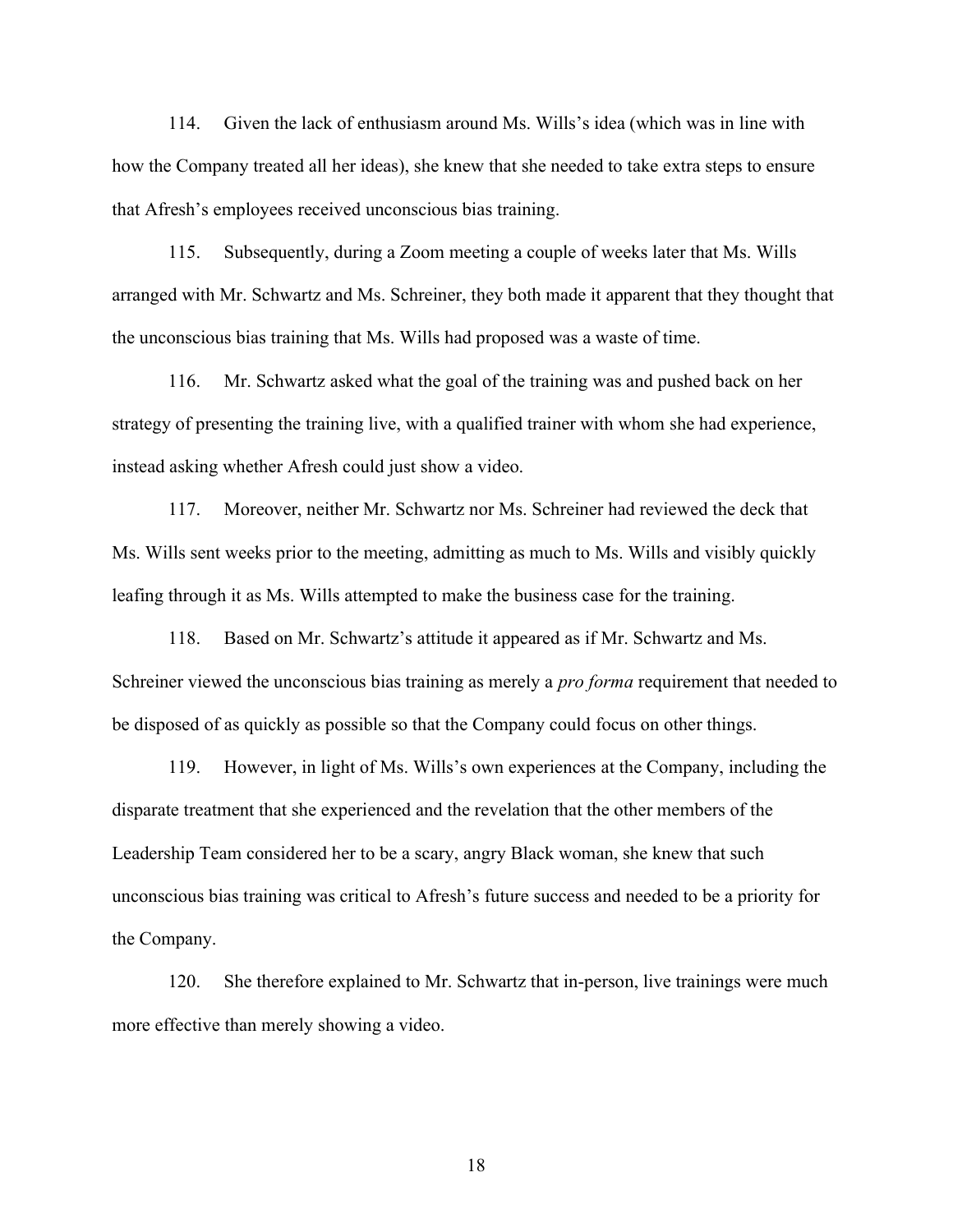121. She also told Mr. Schwartz about a recent article published in the Harvard Business Review about the "angry Black woman" stereotype, and how employees needed to be cognizant of the risks of buying into such a trope before they derailed otherwise successful careers. $<sup>1</sup>$ </sup>

122. Ms. Wills had seen firsthand at Afresh how unthinking adherence to that very stereotype could cause incalculable damage and was committed to making sure that others did not similarly fall victim to beliefs that had no basis in reality.

123. Ms. Wills's belief that the Company required unconscious bias training was reinforced in that time period when Ms. Schreiner told Ms. Wills that the Company was considering hiring a white man to fill the newly-created VP of Sales role.

124. However, Ms. Schreiner acknowledged that the Company had not considered any people of color in the interview process and asked how to address that issue.

125. Afresh had a "two in the pool" strategy whereby it would bring in at least two candidates from underrepresented groups for interviews before making any hiring decisions and asked whether it made sense to proceed with the strategy with respect to the VP of Sales position.

126. Ms. Wills objected to the racist idea that pretending to consider people of color when the Company knew it would hire a white person would do anything to address diversity issues.

#### 127. As she explained:

Sharing this snippet with you both as I think about our leadership hiring, most recently the VP, Sales role Lyndall and I spoke about last week. When we interview an underrepresented identity, we do it because we think they are a real contender - we don't do it after we've already made the hiring decision in our minds/hearts. I know this coach personally.

https://hbr.org/2022/01/the-angry-black-woman-stereotype-at-work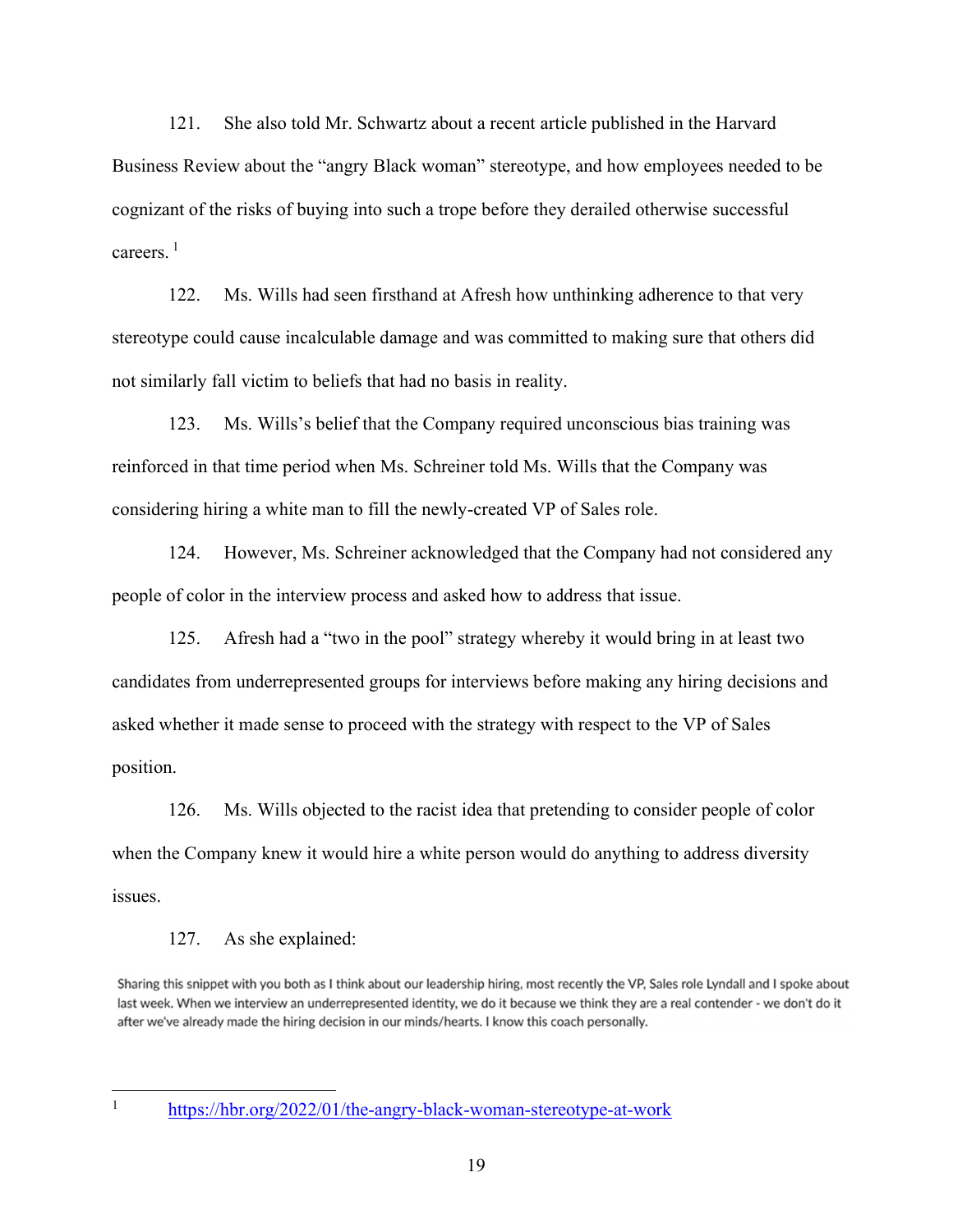128. Ms. Wills likened Afresh's "two in the pool" idea to the National Football League's Rooney Rule, which was in the news in February precisely because NFL teams had a long history of concealing their racist hiring practices by bringing in candidates of color for interviews to meet a quota when they had no intention of actually employing such individuals.

129. This type of conversation with leadership at the Company was precisely why Ms. Wills believed unconscious bias training was so critical.

130. Even people who believe that they are trying to do the right thing do not realize that they are unintentionally crippling underrepresented minority groups by denying them a legitimate opportunity to succeed in the workplace because they are focused on checking a box to pay lip service to diversity.

131. This is particularly true where the Leadership Team itself lacks the diverse mix of voices that could guard against the prevalence of such biases.

132. Ms. Wills further explained to Mr. Schwartz and Ms. Schreiner that the Company must prepare for the "hard conversations" it needed to have, both internally and externally, about its lack of internal diversity.

133. In early March, one of Ms. Wills's direct reports, Jonathan Singer, the Head of Talent, informed her that he had noticed the Company's business leaders were repeatedly rejecting qualified Black candidates for roles within the Company, telling her "I'm tired of the feedback on Black male candidates being communication skills."

134. Ms. Wills told Mr. Schwartz about Mr. Singer's comment and explained that she objected to such sentiments within the Company.

135. As a result, she explained that "my hope is our unconscious bias training helps us reflect on any biases in hiring."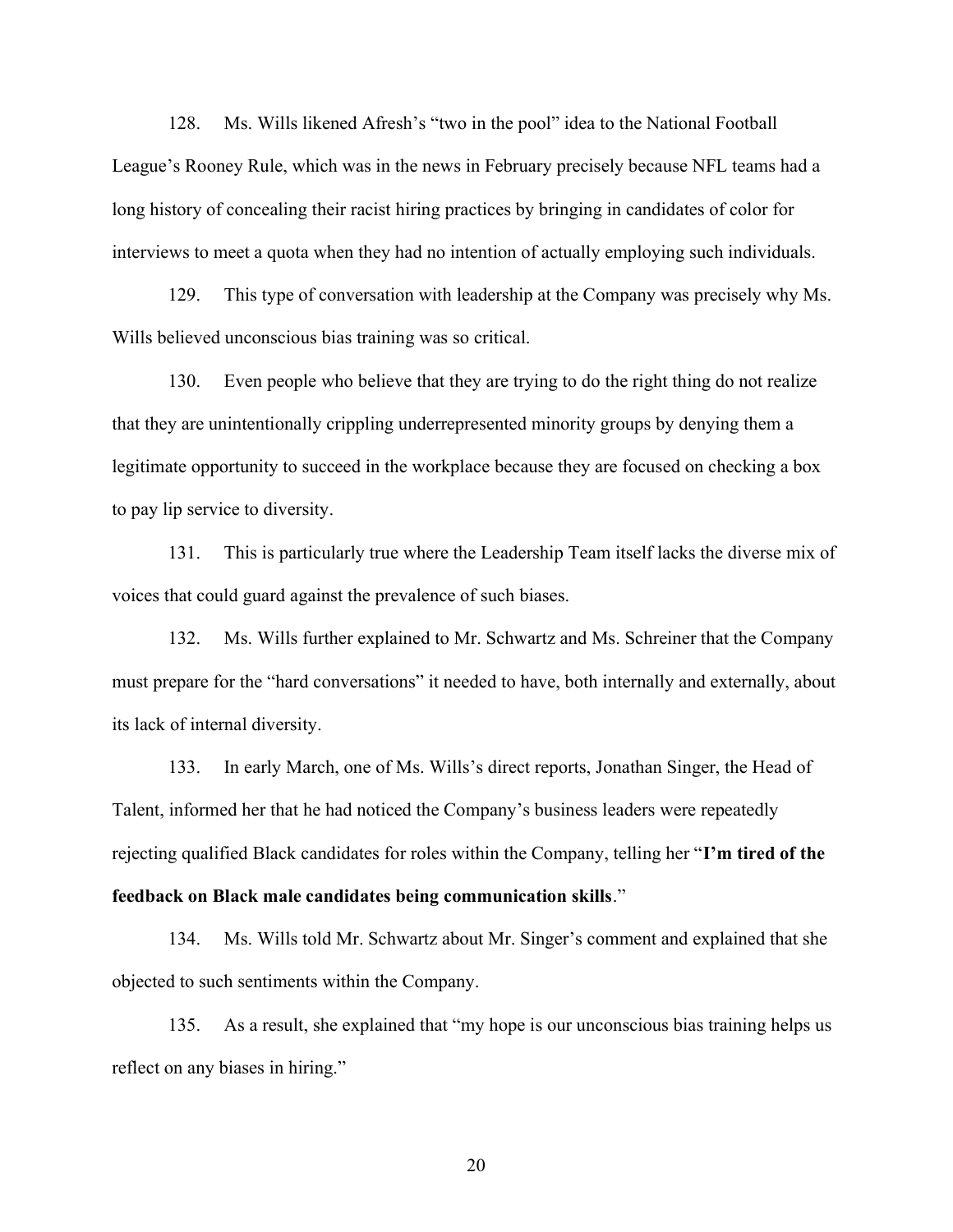136. Subsequently in early March, Ms. Wills sent Mr. Schwartz another article about

the treatment of Black employees, particularly Black women, in the workplace.

137. In discussing the article with Mr. Schwartz, she linked it to her experiences at

Afresh, challenging the Company's perception of being "scared" to give her feedback:

Each time I speak, I'm overly conscious of how my words will make people feel (I do think that's a human responsibility not just mine, though). I'm conscious of how people feel when I tell the truth. I'm conscious of how people feel when I'm truly direct. I'm guilty of over-thinking so that I can try to manage how people feel about me. I'm especially conscious of when I tell people what to do. There is no real history of Black women being in positions of power, being listened to at work, telling people what to do without friction, and having their direction-setting being deferred to as the accurate authority. My development area has many layers, historical ones, but I'm willing to bring more direct and decisive communication.

138. Indeed, Ms. Wills herself decided to take on a more active role in addressing the

Company's almost complete lack of diversity.

139. During a recent all-hands meeting, Ms. Wills presented data showing that the

Company had 73 employees in technical positions.

# 140. None identified as Black or Hispanic.

141. Similarly, all of the Company's C-Suite employees were white.

142. As Ms. Wills explained, these numbers were unacceptable, and she was

committed to bringing additional people of color into the fold.

143. Unsurprisingly, Ms. Wills is not the only employee of color who was subjected to discrimination at Afresh.

144. The only person of color on Afresh's Leadership Team apart from Ms. Wills, Ms.

Arguelles, was leaving Afresh after having been denied a promotion to the VP of Marketing that she felt she deserved.

145. Instead, the Company began interviewing outside candidates and is close to hiring a white candidate for the role.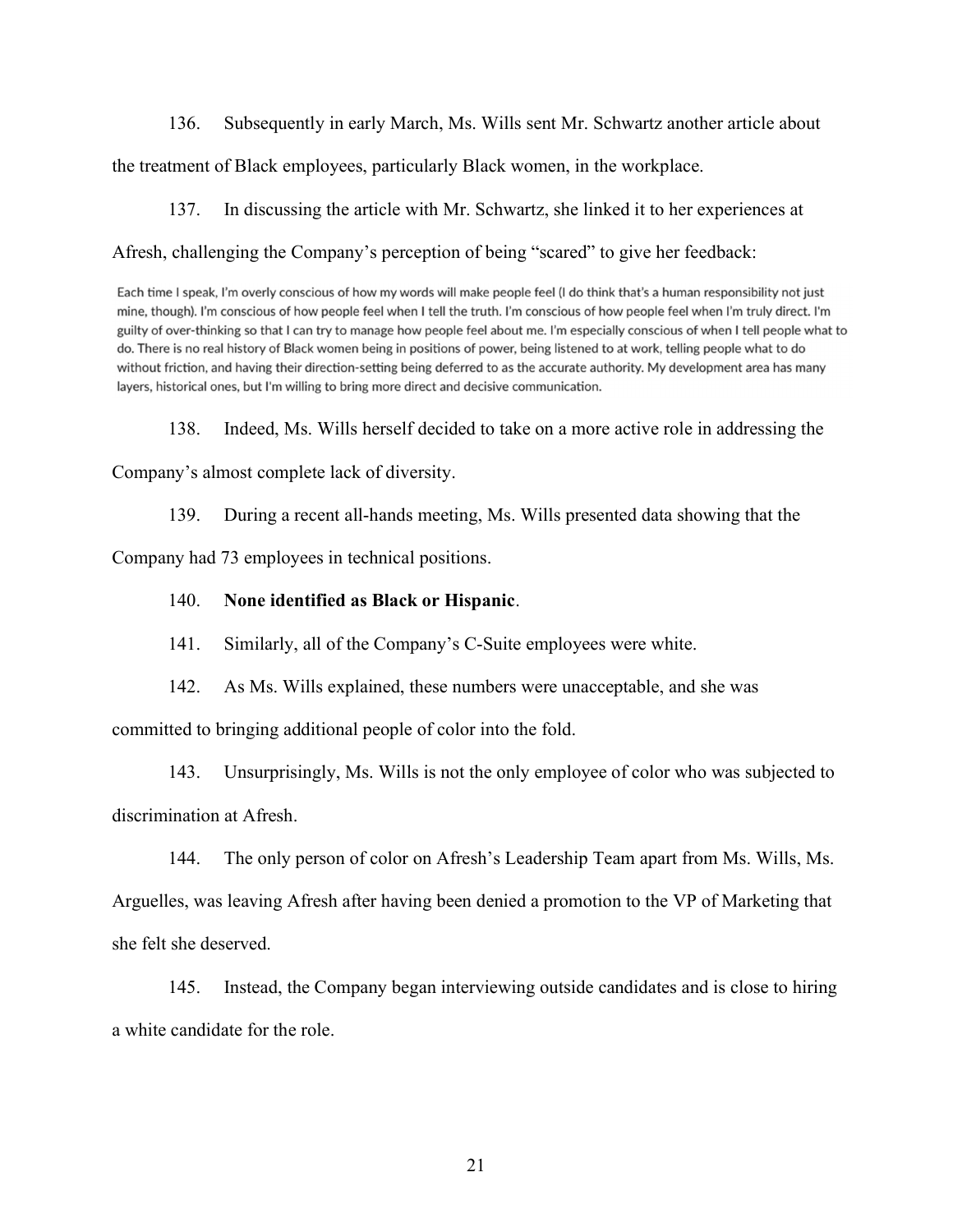146. Ms. Wills had been led to believe that Ms. Arguelles was not given the promotion because she had never been a Vice President before, and Mr. Schwartz and the Company did not believe that she could perform in the role.

147. However, earlier this month, Mr. Schwartz informed Ms. Wills that he intended to promote a white employee to a C-suite role despite the fact that this employee had never held a position with commensurate job duties. However, Mr. Schwartz said he was willing to give this white employee the chance to "prove" that he was up to the task.

148. Once again, the Company was treating its white employees better than people of color.

149. The white employee was given the chance to prove himself on the job in a more prestigious role, while Ms. Arguelles, a Filipina woman, was not being given the same opportunity to show that she could handle a Vice President position.

150. Instead, the Company was allowing her to leave the Company entirely rather than reward a deserving employee.

151. At this point, the Company had become tired of Ms. Wills's repeated attempts to change the discriminatory environment at Afresh.

152. Accordingly, on March 16, 2022, Mr. Schwartz called her into a meeting and informed her that the Company was terminating her because of the "friction" that she had with leaders within the Company.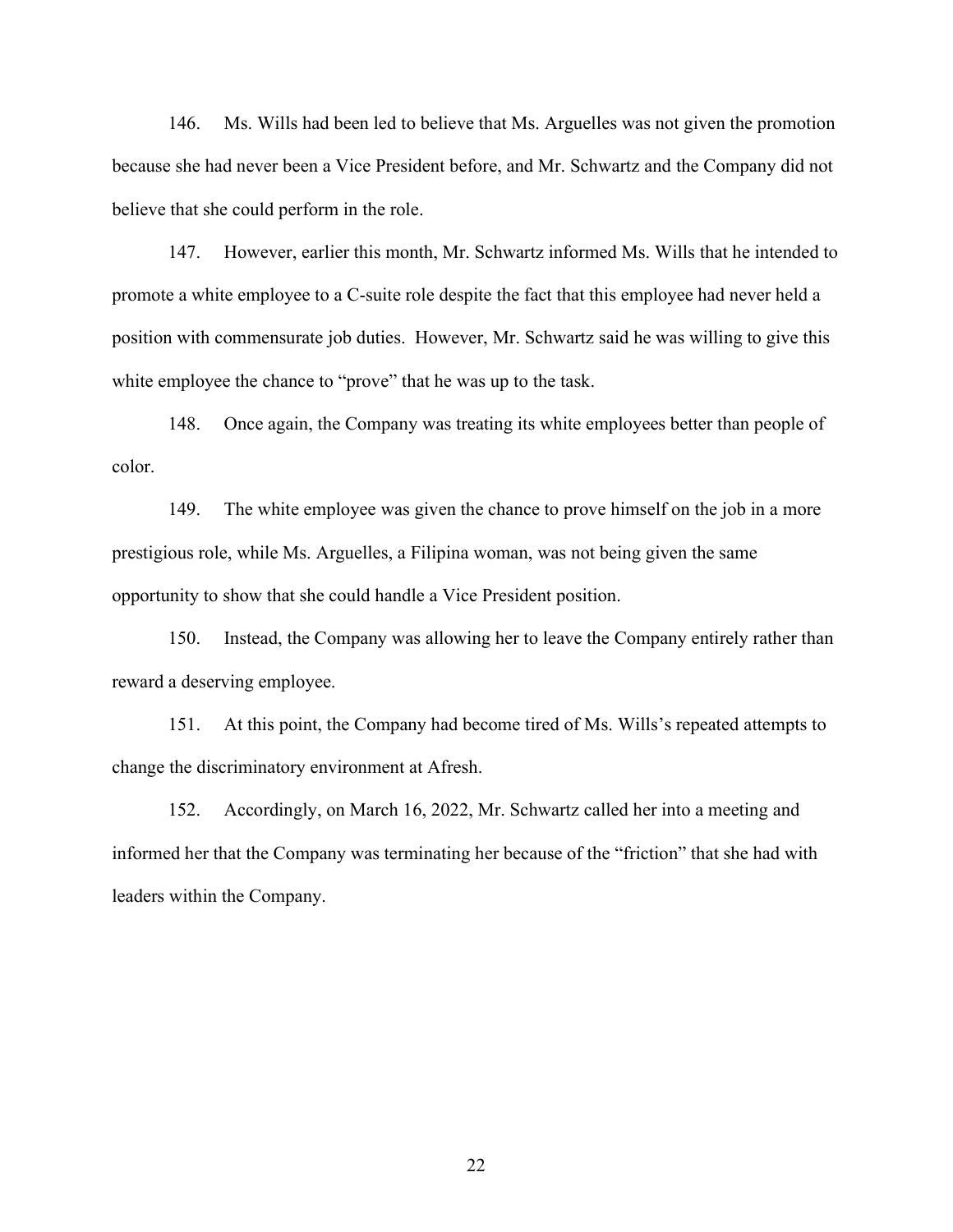153. As a result of the unlawful termination of Ms. Wills's employment, the Leadership Team at the Company is almost entirely white<sup>2</sup>:



154. Incredibly, Ms. Wills was being terminated despite the fact that no one at the Company, including Mr. Schwartz, as her direct supervisor, ever made even the slightest attempt to help her address any purported deficiencies in her performance.

155. Moreover, white employees were given significantly more time to improve their performance than was Ms. Wills.

<sup>2</sup> (From Left to Right) Matt Schwartz, CEO, Co-Founder; Nathan Fenner, President, Co-Founder; Volodymyr Kuleshov, Co-Founder & Chief Technologist; Jeff Kolesky, CTO; Dain Charette, SVP of Sales and Customer Success; Lyndall Schreiner, Chief of Staff; Michelle Arguelles, Director of Marketing; Keisha Armand, Director of Customer Support; Katrina Klein,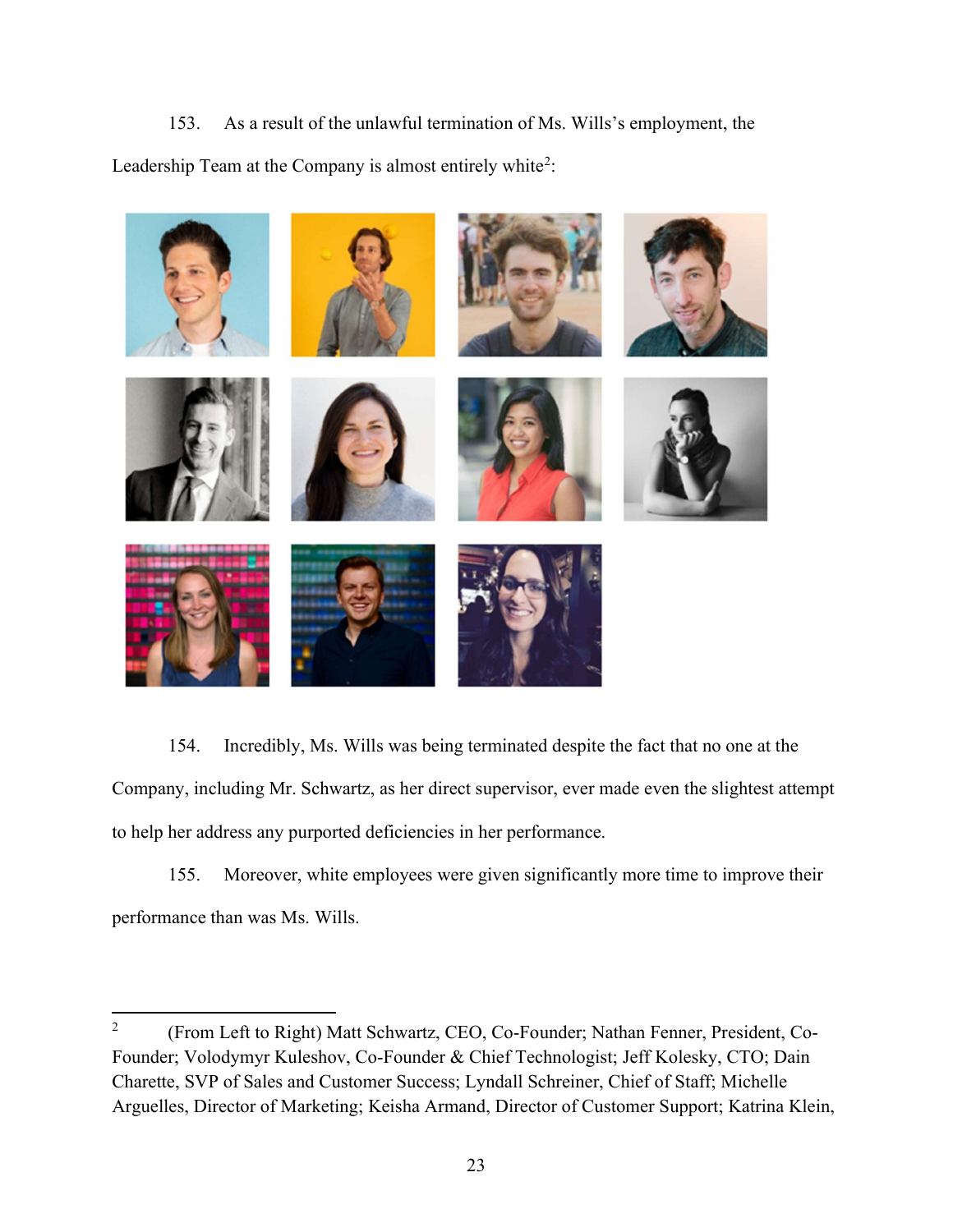156. By way of example only, Mr. Schnuck had a long history performance deficiencies over several months.

157. Mr. Schnuck was given several opportunities to address these deficiencies and ultimately left the Company on good terms.

158. Similarly, another white man continues to remain employed by the Company despite a record of underperformance stretching back more than a year.

159. Moreover, a white woman, also remains employed despite the fact that Mr. Schwartz and others have repeatedly acknowledged her ongoing performance issues.

160. Mr. Schwartz also claimed that it did not seem as if Ms. Wills cared about her job or about improving her performance.

161. This is unquestionably false. Despite the fact that Mr. Schwartz pointedly denied her any real feedback as to how she could address the Leadership Team's racist beliefs, Ms. Wills took it upon herself to meet with its members and attempt to assuage their concerns.

162. She also proposed unconscious bias training specifically to address such discriminatory mindsets and worked long hours to help the Company grow.

163. Ms. Wills's passion in the face of invidious discrimination was beyond question.

164. Indeed, Mr. Schwartz's attack is yet another example of his decision to ascribe to discriminatory tropes about Black people, namely that they are "lazy" and do not care about their work.

165. It is obvious to us that Ms. Wills was terminated specifically because of her continued insistence that Afresh address its discriminatory practices.

Director of Implementation; Johannes Olejnik, Director of Business Operations; and Megan Yang, Director of Product.